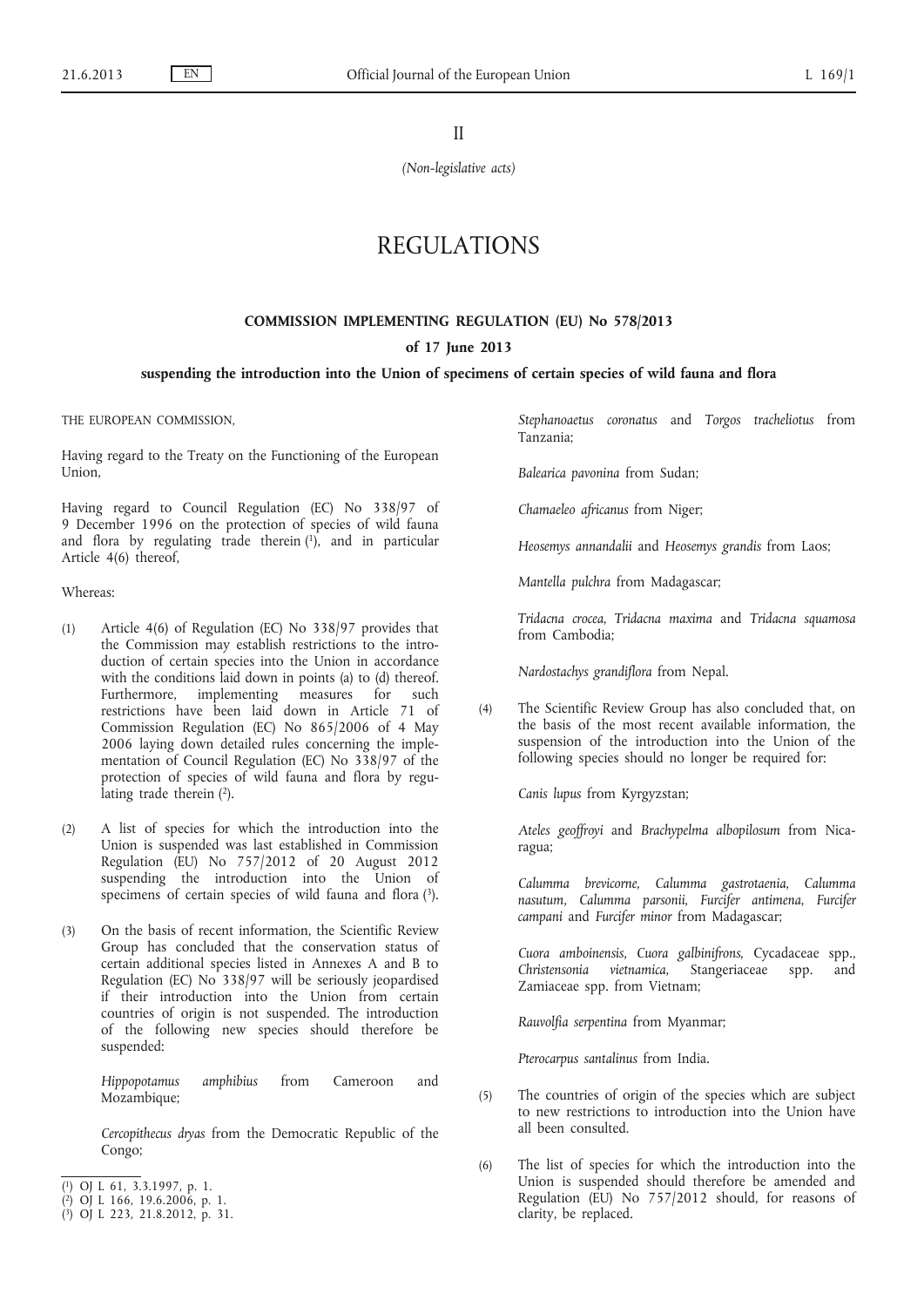- (7) The Scientific Review Group established pursuant to Article 17 of Regulation (EC) No 338/97 has been consulted.
- (8) The measures provided for in this Regulation are in accordance with the opinion of the Committee on Trade in Wild Fauna and Flora established pursuant to Article 18 of Regulation (EC) No 338/97,
- HAS ADOPTED THIS REGULATION:
	- *Article 1*

The introduction into the Union of specimens of the species of wild fauna and flora listed in the Annex to this Regulation is suspended.

#### *Article 2*

Implementing Regulation (EU) No 757/2012 is repealed.

References to the repealed Regulation shall be construed as references to this Regulation.

### *Article 3*

This Regulation shall enter into force on the twentieth day following that of its publication in the *Official Journal of the European Union*.

This Regulation shall be binding in its entirety and directly applicable in all Member States.

Done at Brussels, 17 June 2013.

*For the Commission The President* José Manuel BARROSO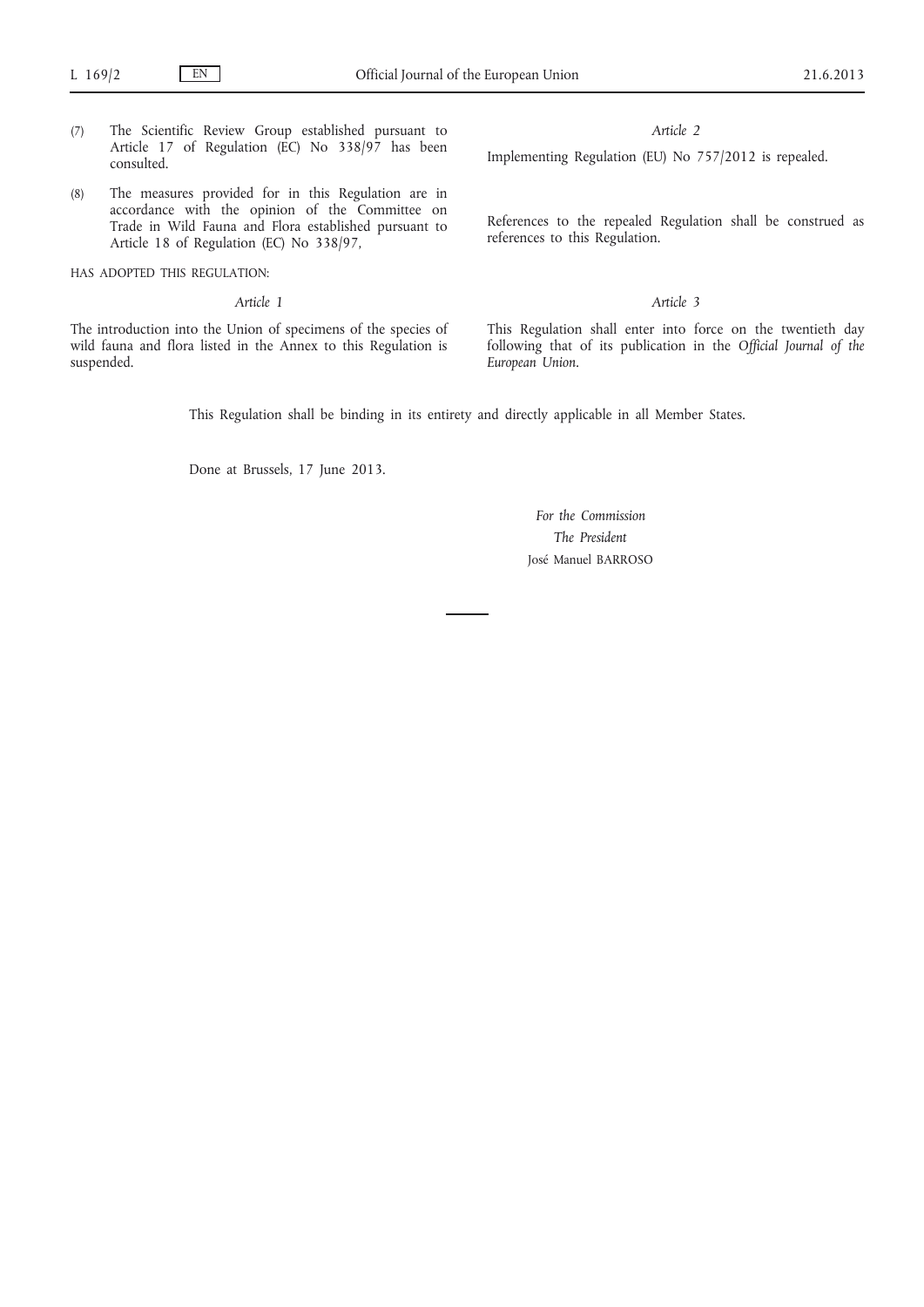*ANNEX*

# Species Source(s) covered Specimen(s) covered Countries of origin Basis in Article 4(6), Point: **FAUNA** *CHORDATA MAMMALIA ARTIODACTYLA* **Bovidae** *Capra falconeri* Wild Hunting trophies Uzbekistan (a) *CARNIVORA* **Canidae** *Canis lupus* | Wild | Hunting trophies | Belarus, Mongolia, Tajikistan, Turkey (a) **Felidae Ursidae** *Ursus arctos* Wild Hunting trophies Canada (British Columbia), Kazakhstan (a) *Ursus thibetanus* Wild Hunting trophies Russia (a) *AVES FALCONIFORMES* **Falconidae** *Falco cherrug* **Wild All All** Bahrain (a)

## **Specimens of species included in Annex A to Regulation (EC) No 338/97 whose introduction into the Union is suspended**

**Specimens of species included in Annex B to Regulation (EC) No 338/97 whose introduction into the Union is suspended**

| Species                 | Source(s) covered | Specimen(s) covered | Countries of origin | Basis in Article 4(6),<br>Point: |
|-------------------------|-------------------|---------------------|---------------------|----------------------------------|
| <b>FAUNA</b>            |                   |                     |                     |                                  |
| <b>CHORDATA</b>         |                   |                     |                     |                                  |
| <b>MAMMALIA</b>         |                   |                     |                     |                                  |
| <b>ARTIODACTYLA</b>     |                   |                     |                     |                                  |
| <b>Bovidae</b>          |                   |                     |                     |                                  |
| Ovis vignei bocharensis | Wild              | All                 | Uzbekistan          | (b)                              |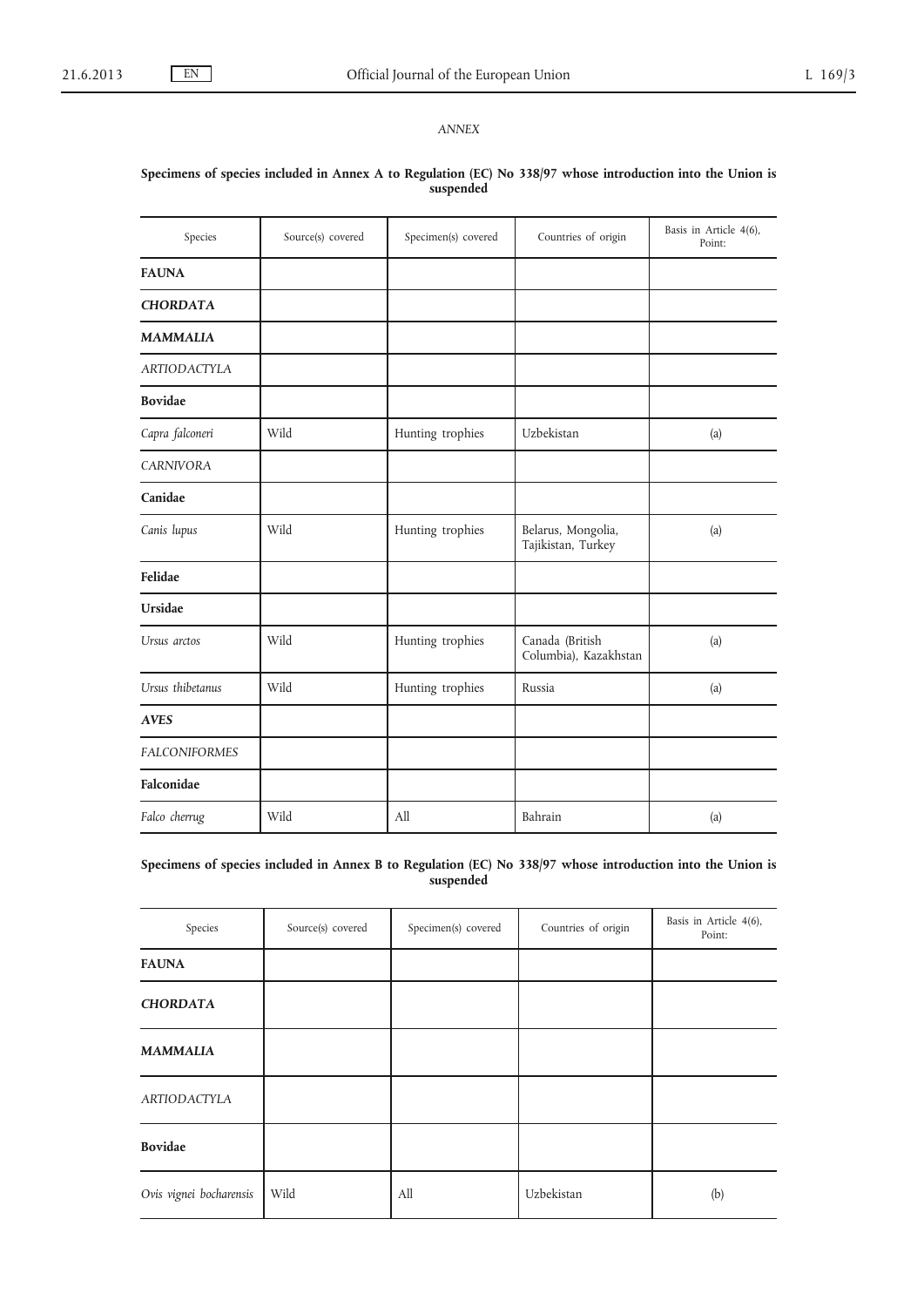| Species                                                         | Source(s) covered | Specimen(s) covered              | Countries of origin                                                       | Basis in Article 4(6),<br>Point: |
|-----------------------------------------------------------------|-------------------|----------------------------------|---------------------------------------------------------------------------|----------------------------------|
| Saiga borealis                                                  | Wild              | All                              | Russia                                                                    | (b)                              |
| Cervidae                                                        |                   |                                  |                                                                           |                                  |
| Cervus elaphus<br>bactrianus                                    | Wild              | All                              | Uzbekistan                                                                | (b)                              |
| Hippopotamidae                                                  |                   |                                  |                                                                           |                                  |
| Hexaprotodon liberiensis<br>(synonym Choeropsis<br>liberiensis) | Wild              | All                              | Nigeria                                                                   | (b)                              |
| Hippopotamus<br>amphibius                                       | Wild              | All                              | Cameroon, Gambia,<br>Mozambique, Niger,<br>Nigeria, Sierra Leone,<br>Togo | (b)                              |
| Moschidae                                                       |                   |                                  |                                                                           |                                  |
| Moschus moschiferus                                             | Wild              | All                              | Russia                                                                    | (b)                              |
| <b>CARNIVORA</b>                                                |                   |                                  |                                                                           |                                  |
| Eupleridae                                                      |                   |                                  |                                                                           |                                  |
| Cryptoprocta ferox                                              | Wild              | All                              | Madagascar                                                                | (b)                              |
| Felidae                                                         |                   |                                  |                                                                           |                                  |
| Panthera leo                                                    | Wild              | All                              | Ethiopia                                                                  | (b)                              |
| Profelis aurata                                                 | Wild              | All                              | Tanzania, Togo                                                            | (b)                              |
| Mustelidae                                                      |                   |                                  |                                                                           |                                  |
| Hydrictis maculicollis                                          | Wild              | All                              | Tanzania                                                                  | (b)                              |
| Odobenidae                                                      |                   |                                  |                                                                           |                                  |
| Odobenus rosmarus                                               | Wild              | All                              | Greenland                                                                 | (b)                              |
| MONOTREMATA                                                     |                   |                                  |                                                                           |                                  |
| Tachyglossidae                                                  |                   |                                  |                                                                           |                                  |
| Zaglossus bartoni                                               | Wild              | All                              | Indonesia, Papua New<br>Guinea                                            | (b)                              |
| Zaglossus bruijni                                               | Wild              | All                              | Indonesia                                                                 | (b)                              |
| PHOLIDOTA                                                       |                   |                                  |                                                                           |                                  |
| Manidae                                                         |                   |                                  |                                                                           |                                  |
| Manis temminckii                                                | Wild              | $\mathop{\mathrm{All}}\nolimits$ | Democratic Republic<br>of the Congo                                       | (b)                              |
| <b>PRIMATES</b>                                                 |                   |                                  |                                                                           |                                  |
| Atelidae                                                        |                   |                                  |                                                                           |                                  |
| Alouatta guariba                                                | Wild              | All                              | All                                                                       | (b)                              |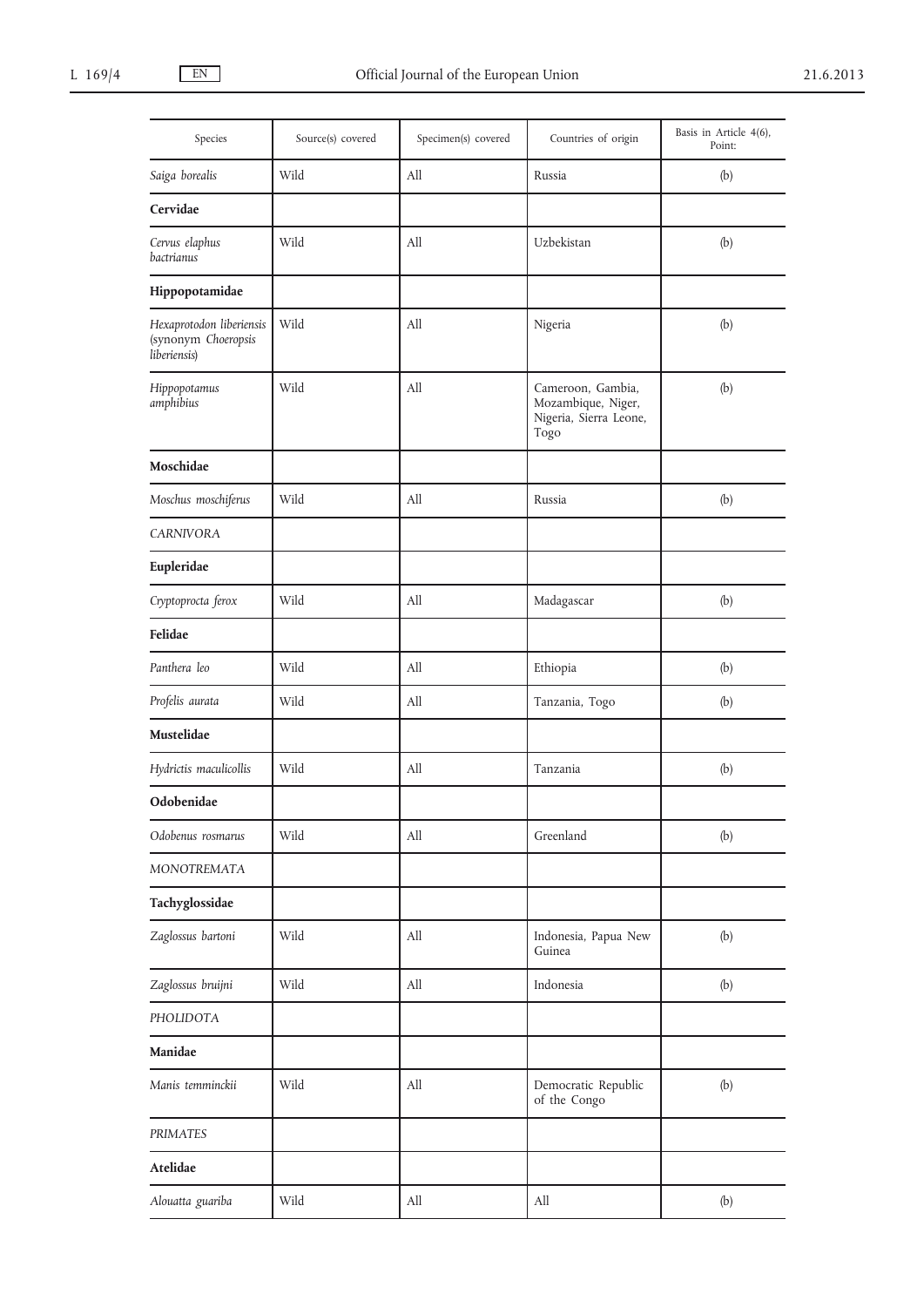| Species                                                       | Source(s) covered | Specimen(s) covered | Countries of origin                                                                        | Basis in Article 4(6),<br>Point: |
|---------------------------------------------------------------|-------------------|---------------------|--------------------------------------------------------------------------------------------|----------------------------------|
| Ateles belzebuth                                              | Wild              | All                 | All                                                                                        | (b)                              |
| Ateles fusciceps                                              | Wild              | All                 | All                                                                                        | (b)                              |
| Ateles geoffroyi                                              | Wild              | All                 | Belize, Colombia,<br>Costa Rica, El<br>Salvador, Guatemala,<br>Honduras, Mexico,<br>Panama | (b)                              |
| Ateles hybridus                                               | Wild              | All                 | All                                                                                        | (b)                              |
| Lagothrix lagotricha                                          | Wild              | All                 | All                                                                                        | (b)                              |
| Lagothrix lugens                                              | Wild              | All                 | All                                                                                        | (b)                              |
| Lagothrix poeppigii                                           | Wild              | All                 | All                                                                                        | (b)                              |
| Cercopithecidae                                               |                   |                     |                                                                                            |                                  |
| Cercopithecus dryas                                           | Wild              | All                 | Democratic Republic<br>of the Congo                                                        | (b)                              |
| Cercopithecus<br>erythrogaster                                | Wild              | All                 | All                                                                                        | (b)                              |
| Cercopithecus erythrotis                                      | Wild              | All                 | All                                                                                        | (b)                              |
| Cercopithecus hamlyni                                         | Wild              | All                 | All                                                                                        | (b)                              |
| Cercopithecus mona                                            | Wild              | All                 | Togo                                                                                       | (b)                              |
| Cercopithecus petaurista                                      | Wild              | All                 | Togo                                                                                       | (b)                              |
| Cercopithecus pogonias                                        | Wild              | All                 | Nigeria                                                                                    | (b)                              |
| Cercopithecus preussi<br>(synonym C. lhoesti<br>preussi)      | Wild              | All                 | Nigeria                                                                                    | (b)                              |
| Colobus vellerosus                                            | Wild              | All                 | Nigeria, Togo                                                                              | (b)                              |
| Lophocebus albigena<br>(synonym Cercocebus<br>albigena)       | Wild              | All                 | Nigeria                                                                                    | (b)                              |
| Macaca cyclopis                                               | Wild              | All                 | All                                                                                        | (b)                              |
| Macaca sylvanus                                               | Wild              | All                 | Algeria, Morocco                                                                           | (b)                              |
| Piliocolobus badius<br>(synonym Colobus<br>badius)            | Wild              | All                 | All                                                                                        | (b)                              |
| Galagidae                                                     |                   |                     |                                                                                            |                                  |
| Euoticus pallidus<br>(synonym Galago<br>elegantulus pallidus) | Wild              | All                 | Nigeria                                                                                    | (b)                              |
| Galago matschiei<br>(synonym G. inustus)                      | Wild              | All                 | Rwanda                                                                                     | (b)                              |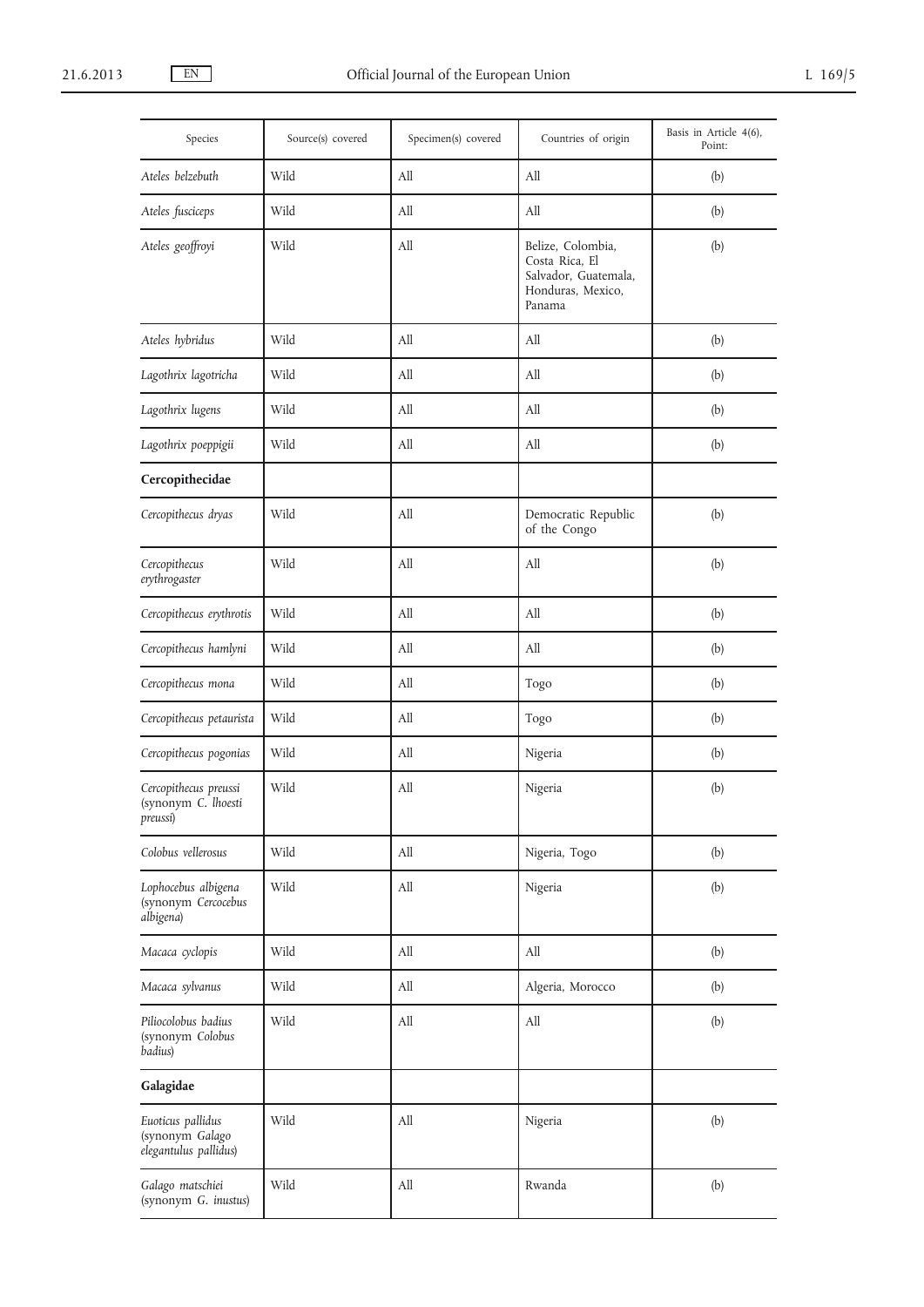| Species                 | Source(s) covered | Specimen(s) covered              | Countries of origin              | Basis in Article 4(6),<br>Point: |
|-------------------------|-------------------|----------------------------------|----------------------------------|----------------------------------|
| Lorisidae               |                   |                                  |                                  |                                  |
| Arctocebus calabarensis | Wild              | All                              | Nigeria                          | (b)                              |
| Perodicticus potto      | Wild              | All                              | Togo                             | (b)                              |
| Pithecidae              |                   |                                  |                                  |                                  |
| Chiropotes chiropotes   | Wild              | All                              | Guyana                           | (b)                              |
| Pithecia pithecia       | Wild              | All                              | Guyana                           | (b)                              |
| <b>RODENTIA</b>         |                   |                                  |                                  |                                  |
| Sciuridae               |                   |                                  |                                  |                                  |
| Callosciurus erythraeus | All               | Live                             | All                              | (d)                              |
| Sciurus carolinensis    | All               | Live                             | All                              | (d)                              |
| Sciurus niger           | All               | Live                             | All                              | (d)                              |
| <b>AVES</b>             |                   |                                  |                                  |                                  |
| <b>ANSERIFORMES</b>     |                   |                                  |                                  |                                  |
| Anatidae                |                   |                                  |                                  |                                  |
| Oxyura jamaicensis      | All               | Live                             | All                              | (d)                              |
| <b>CICONIIFORMES</b>    |                   |                                  |                                  |                                  |
| Balaenicipitidae        |                   |                                  |                                  |                                  |
| Balaeniceps rex         | Wild              | All                              | Tanzania                         | (b)                              |
| FALCONIFORMES           |                   |                                  |                                  |                                  |
| Accipitridae            |                   |                                  |                                  |                                  |
| Accipiter erythropus    | Wild              | $\mathop{\mathrm{All}}\nolimits$ | Guinea                           | (b)                              |
| Accipiter melanoleucus  | Wild              | $\mathop{\mathrm{All}}\nolimits$ | Guinea                           | (b)                              |
| Accipiter ovampensis    | Wild              | $\mathop{\mathrm{All}}\nolimits$ | Guinea                           | (b)                              |
| Aquila rapax            | Wild              | $\mathop{\mathrm{All}}\nolimits$ | Guinea                           | (b)                              |
| Aviceda cuculoides      | Wild              | $\mathop{\mathrm{All}}\nolimits$ | Guinea                           | (b)                              |
| Gyps africanus          | Wild              | $\mathop{\mathrm{All}}\nolimits$ | Guinea                           | (b)                              |
| Gyps bengalensis        | Wild              | $\mathop{\mathrm{All}}\nolimits$ | All                              | (b)                              |
| Gyps indicus            | Wild              | $\mathop{\mathrm{All}}\nolimits$ | All                              | (b)                              |
| Gyps rueppellii         | Wild              | $\mathop{\mathrm{All}}\nolimits$ | Guinea                           | (b)                              |
| Gyps tenuirostris       | Wild              | $\mathop{\mathrm{All}}\nolimits$ | $\mathop{\mathrm{All}}\nolimits$ | (b)                              |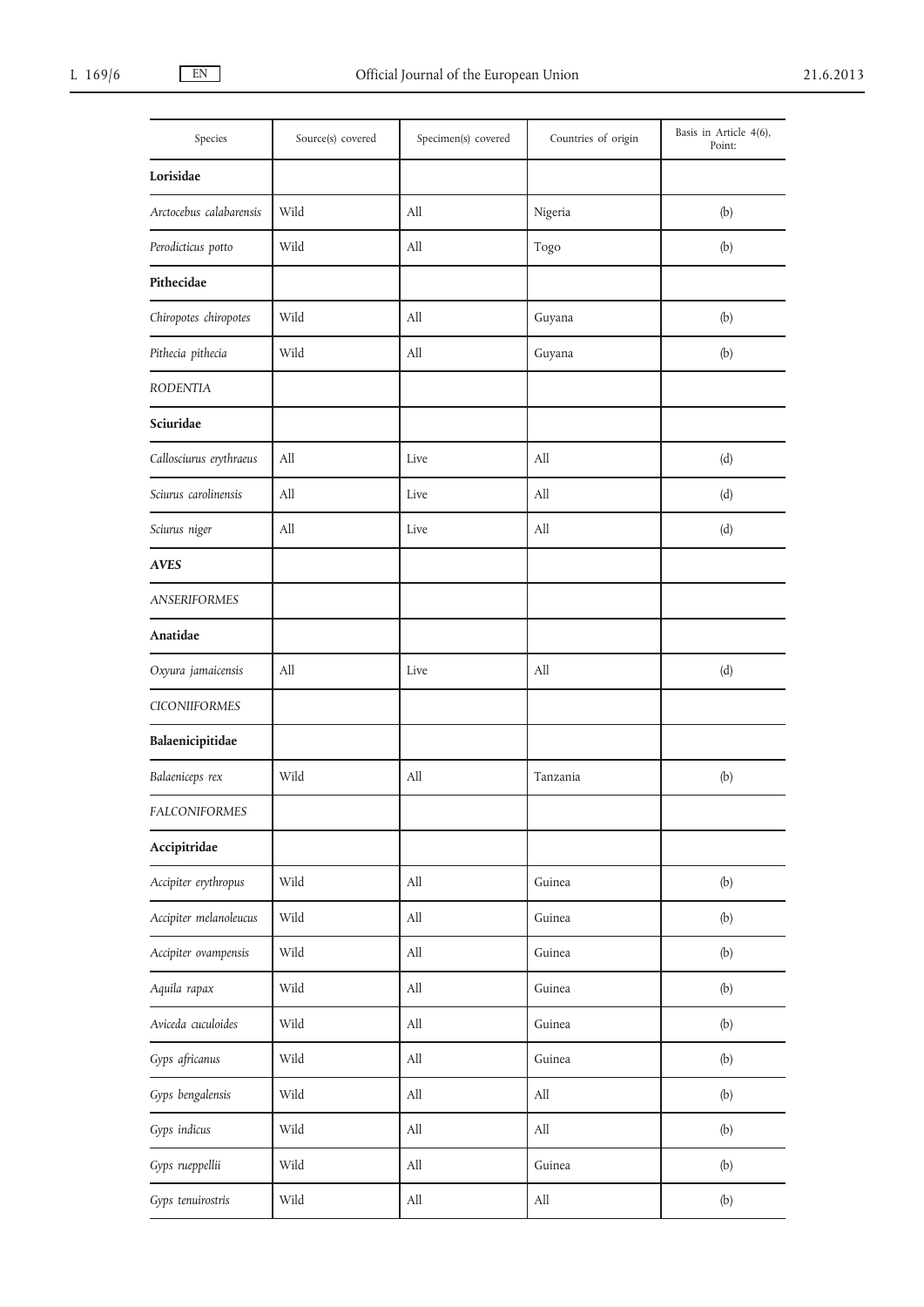| Species                      | Source(s) covered | Specimen(s) covered | Countries of origin                                                                                    | Basis in Article 4(6),<br>Point: |
|------------------------------|-------------------|---------------------|--------------------------------------------------------------------------------------------------------|----------------------------------|
| Hieraaetus ayresii           | Wild              | All                 | Cameroon, Guinea,<br>Togo                                                                              | (b)                              |
| Hieraaetus spilogaster       | Wild              | All                 | Guinea, Togo                                                                                           | (b)                              |
| Leucopternis<br>lacernulatus | Wild              | All                 | Brazil                                                                                                 | (b)                              |
| Lophaetus occipitalis        | Wild              | All                 | Guinea                                                                                                 | (b)                              |
| Macheiramphus alcinus        | Wild              | All                 | Guinea                                                                                                 | (b)                              |
| Polemaetus bellicosus        | Wild              | All                 | Cameroon, Guinea,<br>Tanzania, Togo                                                                    | (b)                              |
| Spizaetus africanus          | Wild              | All                 | Guinea                                                                                                 | (b)                              |
| Stephanoaetus coronatus      | Wild              | All                 | Côte d'Ivoire, Guinea,<br>Tanzania, Togo                                                               | (b)                              |
| Terathopius ecaudatus        | Wild              | All                 | Tanzania                                                                                               | (b)                              |
| Torgos tracheliotus          | Wild              | All                 | Cameroon, Sudan,<br>Tanzania                                                                           | (b)                              |
| Trigonoceps occipitalis      | Wild              | All                 | Côte d'Ivoire, Guinea                                                                                  | (b)                              |
| Urotriorchis macrourus       | Wild              | All                 | Guinea                                                                                                 | (b)                              |
| Falconidae                   |                   |                     |                                                                                                        |                                  |
| Falco chicquera              | Wild              | All                 | Guinea, Togo                                                                                           | (b)                              |
| Sagittariidae                |                   |                     |                                                                                                        |                                  |
| Sagittarius serpentarius     | Wild              | All                 | Cameroon, Guinea,<br>Tanzania, Togo                                                                    | (b)                              |
| <b>GRUIFORMES</b>            |                   |                     |                                                                                                        |                                  |
| Gruidae                      |                   |                     |                                                                                                        |                                  |
| Balearica pavonina           | Wild              | All                 | Guinea, Mali, Sudan                                                                                    | (b)                              |
| Balearica regulorum          | Wild              | All                 | Botswana, Burundi,<br>Democratic Republic<br>of the Congo, Kenya,<br>South Africa, Zambia,<br>Zimbabwe | (b)                              |
| Bugeranus carunculatus       | Wild              | All                 | South Africa, Tanzania                                                                                 | (b)                              |
| <b>PSITTACIFORMES</b>        |                   |                     |                                                                                                        |                                  |
| Loriidae                     |                   |                     |                                                                                                        |                                  |
| Charmosyna diadema           | Wild              | All                 | All                                                                                                    | (b)                              |
| Psittacidae                  |                   |                     |                                                                                                        |                                  |
| Agapornis fischeri           | Wild              | All                 | Tanzania                                                                                               | (b)                              |
| Agapornis nigrigenis         | Wild              | All                 | All                                                                                                    | (b)                              |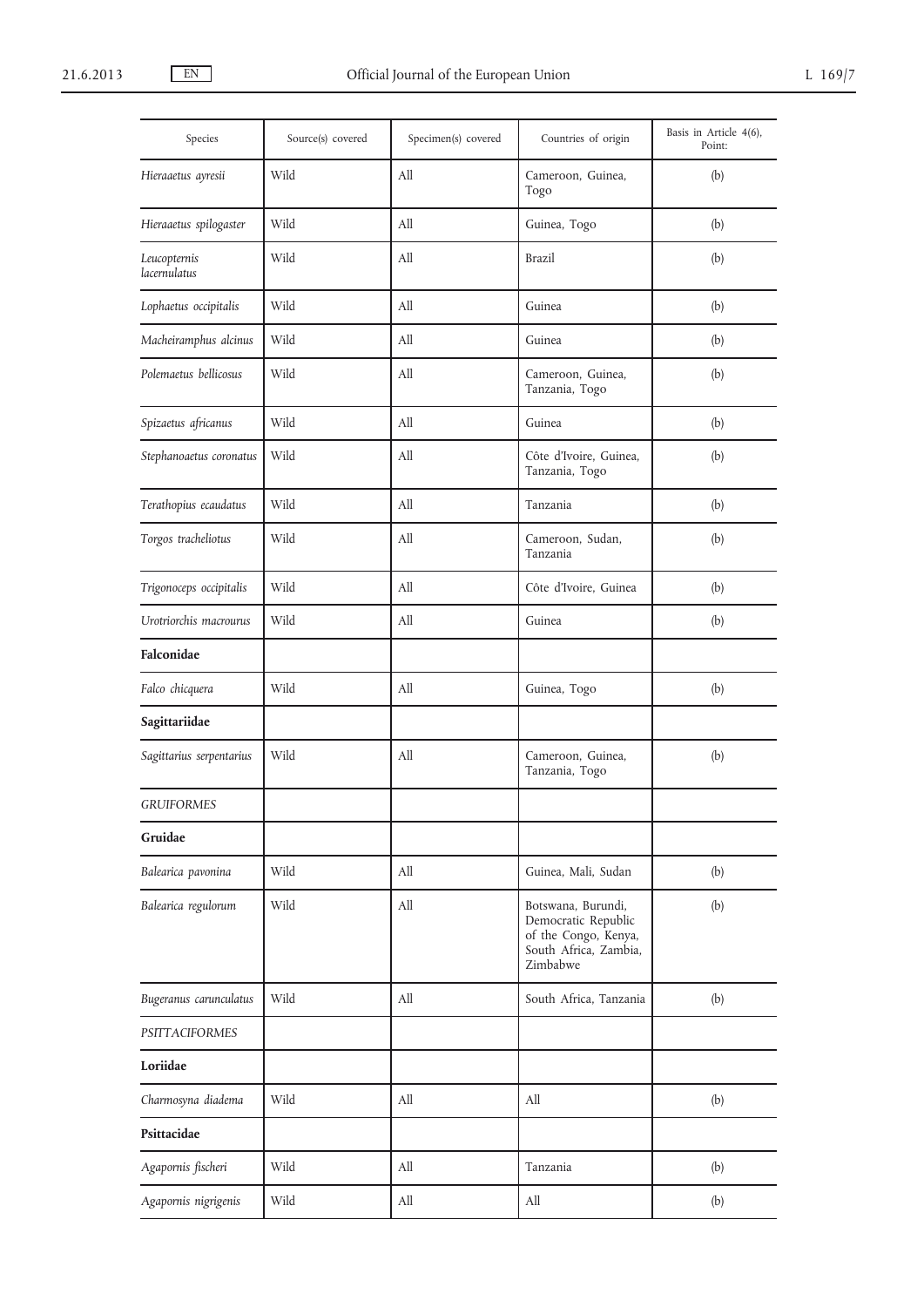| Species                       | Source(s) covered | Specimen(s) covered              | Countries of origin                                                                           | Basis in Article 4(6),<br>Point: |
|-------------------------------|-------------------|----------------------------------|-----------------------------------------------------------------------------------------------|----------------------------------|
| Agapornis pullarius           | Wild              | All                              | Democratic Republic<br>of the Congo, Côte<br>d'Ivoire, Guinea, Mali,<br>Togo                  | (b)                              |
| Aratinga auricapillus         | Wild              | All                              | All                                                                                           | (b)                              |
| Coracopsis vasa               | Wild              | All                              | Madagascar                                                                                    | (b)                              |
| Deroptyus accipitrinus        | Wild              | All                              | Suriname                                                                                      | (b)                              |
| Hapalopsittaca<br>amazonina   | Wild              | All                              | All                                                                                           | (b)                              |
| Hapalopsittaca pyrrhops       | Wild              | All                              | All                                                                                           | (b)                              |
| Leptosittaca branickii        | Wild              | All                              | All                                                                                           | (b)                              |
| Poicephalus gulielmi          | Wild              | All                              | Cameroon, Côte<br>d'Ivoire, Congo,<br>Guinea                                                  | (b)                              |
| Poicephalus robustus          | Wild              | All                              | Democratic Republic<br>of the Congo, Côte<br>d'Ivoire, Guinea, Mali,<br>Nigeria, Togo, Uganda | (b)                              |
| Psittacus erithacus           | Wild              | All                              | Benin, Equatorial<br>Guinea, Liberia,<br>Nigeria                                              | (b)                              |
| Psittacus erithacus<br>timneh | Wild              | All                              | Guinea, Guinea-Bissau                                                                         | (b)                              |
| Psittrichas fulgidus          | Wild              | All                              | All                                                                                           | (b)                              |
| Pyrrhura caeruleiceps         | Wild              | All                              | Colombia                                                                                      | (b)                              |
| Pyrrhura pfrimeri             | Wild              | All                              | Brazil                                                                                        | (b)                              |
| Pyrrhura subandina            | Wild              | All                              | Colombia                                                                                      | (b)                              |
| <b>STRIGIFORMES</b>           |                   |                                  |                                                                                               |                                  |
| Strigidae                     |                   |                                  |                                                                                               |                                  |
| Asio capensis                 | Wild              | All                              | Guinea                                                                                        | (b)                              |
| Bubo lacteus                  | Wild              | All                              | Guinea                                                                                        | (b)                              |
| Bubo poensis                  | Wild              | All                              | Guinea                                                                                        | (b)                              |
| Glaucidium capense            | Wild              | All                              | Rwanda                                                                                        | (b)                              |
| Glaucidium perlatum           | Wild              | All                              | Cameroon, Guinea                                                                              | (b)                              |
| Ptilopsis leucotis            | Wild              | $\mathop{\mathrm{All}}\nolimits$ | Guinea                                                                                        | (b)                              |
| Scotopelia bouvieri           | Wild              | All                              | Cameroon                                                                                      | (b)                              |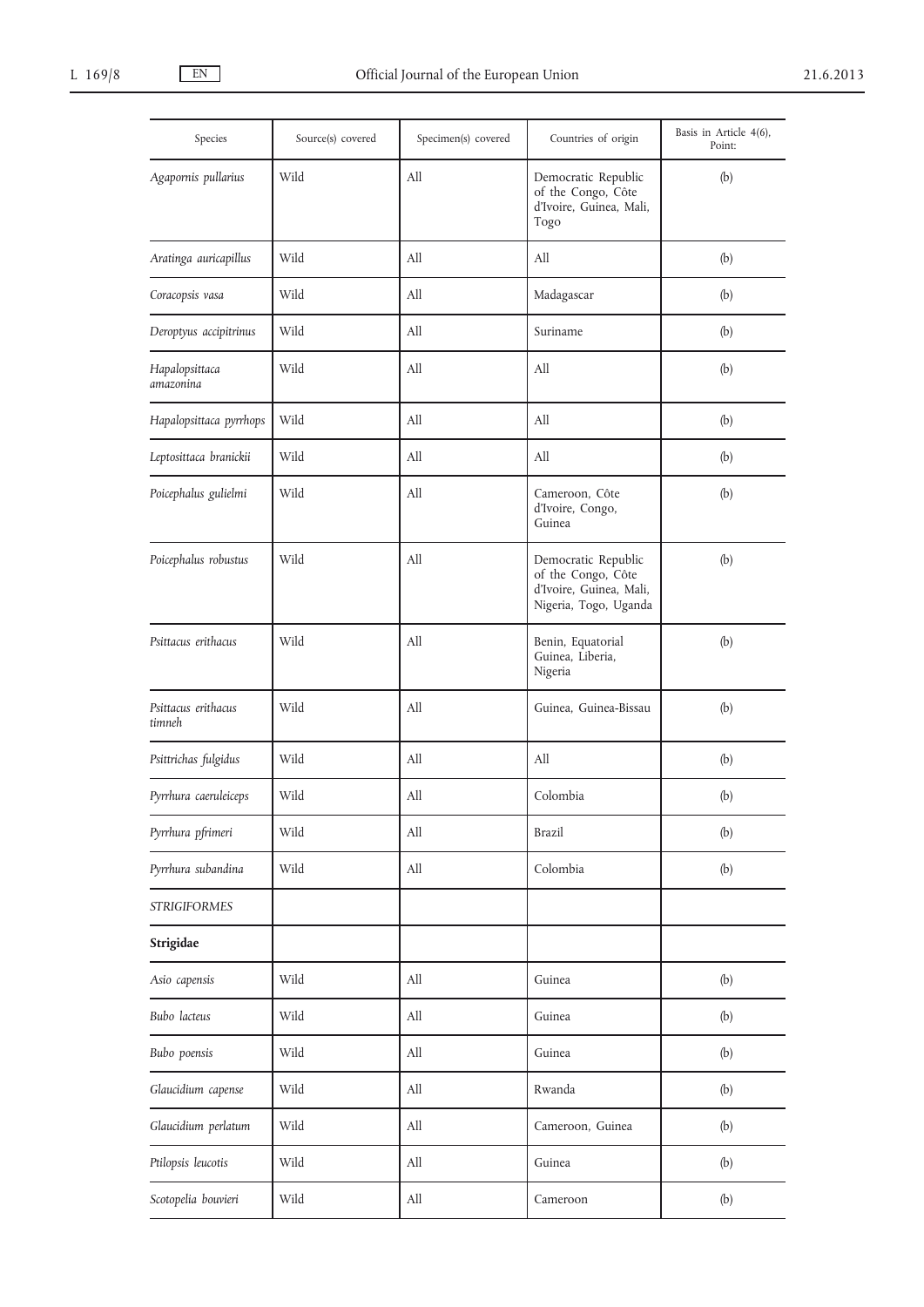| Species                   | Source(s) covered | Specimen(s) covered              | Countries of origin  | Basis in Article 4(6),<br>Point: |
|---------------------------|-------------------|----------------------------------|----------------------|----------------------------------|
| Scotopelia peli           | Wild              | All                              | Guinea               | (b)                              |
| <b>REPTILIA</b>           |                   |                                  |                      |                                  |
| <b>CROCODYLIA</b>         |                   |                                  |                      |                                  |
| Alligatoridae             |                   |                                  |                      |                                  |
| Palaeosuchus trigonatus   | Wild              | All                              | Guyana               | (b)                              |
| Crocodylidae              |                   |                                  |                      |                                  |
| Crocodylus niloticus      | Wild              | All                              | Madagascar           | (b)                              |
| <b>SAURIA</b>             |                   |                                  |                      |                                  |
| <b>Agamidae</b>           |                   |                                  |                      |                                  |
| Uromastyx dispar          | Wild              | All                              | Algeria, Mali, Sudan | (b)                              |
| Uromastyx geyri           | Wild              | All                              | Mali, Niger          | (b)                              |
| Chamaeleonidae            |                   |                                  |                      |                                  |
| Brookesia decaryi         | Wild              | All                              | Madagascar           | (b)                              |
| Calumma ambreense         | Wild              | All                              | Madagascar           | (b)                              |
| Calumma capuroni          | Wild              | All                              | Madagascar           | (b)                              |
| Calumma cucullatum        | Wild              | All                              | Madagascar           | (b)                              |
| Calumma furcifer          | Wild              | All                              | Madagascar           | (b)                              |
| Calumma guibei            | Wild              | All                              | Madagascar           | (b)                              |
| Calumma hilleniusi        | Wild              | All                              | Madagascar           | (b)                              |
| Calumma linota            | Wild              | $\mathop{\mathrm{All}}\nolimits$ | Madagascar           | (b)                              |
| Calumma peyrierasi        | Wild              | All                              | Madagascar           | (b)                              |
| Calumma<br>tsaratananense | Wild              | All                              | Madagascar           | (b)                              |
| Calumma vatosoa           | Wild              | All                              | Madagascar           | (b)                              |
| Chamaeleo africanus       | Wild              | All                              | Niger                | (b)                              |
| Chamaeleo<br>camerunensis | Wild              | All                              | Cameroon             | (b)                              |
| Chamaeleo deremensis      | Wild              | All                              | Tanzania             | (b)                              |
| Chamaeleo eisentrauti     | Wild              | $\rm All$                        | Cameroon             | (b)                              |
| Chamaeleo feae            | Wild              | All                              | Equatorial Guinea    | (b)                              |
| Chamaeleo fuelleborni     | Wild              | All                              | Tanzania             | (b)                              |
| Chamaeleo gracilis        | Wild              | All                              | Benin, Ghana, Togo   | (b)                              |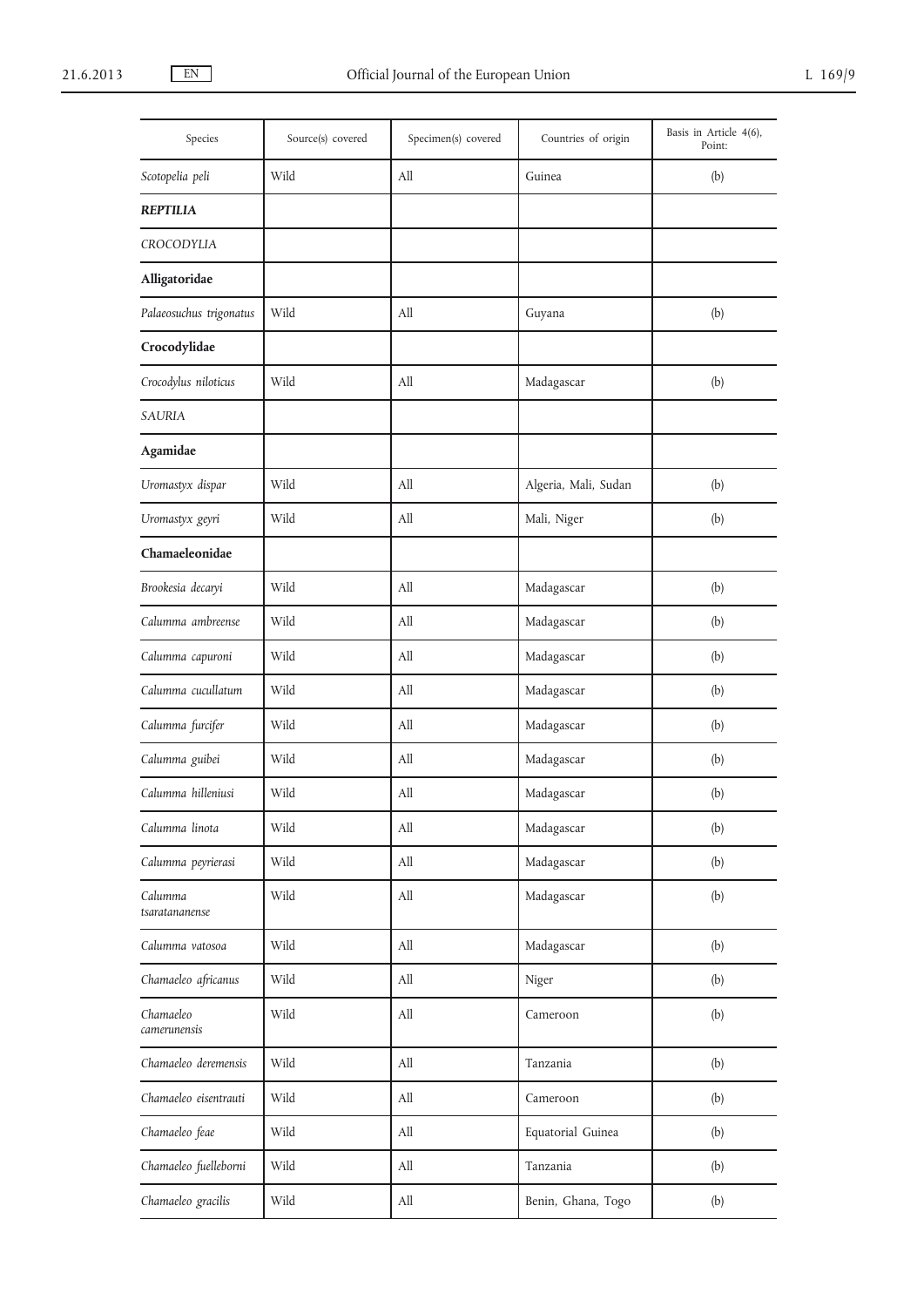| Species                 | Source(s) covered | Specimen(s) covered                       | Countries of origin | Basis in Article 4(6),<br>Point: |
|-------------------------|-------------------|-------------------------------------------|---------------------|----------------------------------|
|                         | Ranched           | All                                       | Benin               | (b)                              |
|                         | Ranched           | Snout to vent length<br>greater than 8 cm | Togo                | (b)                              |
| Chamaeleo montium       | Wild              | All                                       | Cameroon            | (b)                              |
| Chamaeleo senegalensis  | Wild              | All                                       | Benin, Ghana, Togo  | (b)                              |
|                         | Ranched           | Snout to vent length<br>greater than 6 cm | Benin, Togo         | (b)                              |
| Chamaeleo werneri       | Wild              | All                                       | Tanzania            | (b)                              |
| Chamaeleo wiedersheimi  | Wild              | All                                       | Cameroon            | (b)                              |
| Furcifer angeli         | Wild              | All                                       | Madagascar          | (b)                              |
| Furcifer balteatus      | Wild              | All                                       | Madagascar          | (b)                              |
| Furcifer belalandaensis | Wild              | All                                       | Madagascar          | (b)                              |
| Furcifer labordi        | Wild              | All                                       | Madagascar          | (b)                              |
| Furcifer monoceras      | Wild              | All                                       | Madagascar          | (b)                              |
| Furcifer nicosiai       | Wild              | All                                       | Madagascar          | (b)                              |
| Furcifer tuzetae        | Wild              | All                                       | Madagascar          | (b)                              |
| Cordylidae              |                   |                                           |                     |                                  |
| Cordylus mossambicus    | Wild              | All                                       | Mozambique          | (b)                              |
| Cordylus tropidosternum | Wild              | All                                       | Mozambique          | (b)                              |
| Cordylus vittifer       | Wild              | All                                       | Mozambique          | (b)                              |
| Gekkonidae              |                   |                                           |                     |                                  |
| Phelsuma abbotti        | Wild              | All                                       | Madagascar          | (b)                              |
| Phelsuma antanosy       | Wild              | All                                       | Madagascar          | (b)                              |
| Phelsuma barbouri       | Wild              | All                                       | Madagascar          | (b)                              |
| Phelsuma berghofi       | Wild              | All                                       | Madagascar          | (b)                              |
| Phelsuma breviceps      | Wild              | All                                       | Madagascar          | (b)                              |
| Phelsuma comorensis     | Wild              | All                                       | Comoros             | (b)                              |
| Phelsuma dubia          | Wild              | All                                       | Comoros, Madagascar | (b)                              |
| Phelsuma flavigularis   | Wild              | All                                       | Madagascar          | (b)                              |
| Phelsuma guttata        | Wild              | All                                       | Madagascar          | (b)                              |
| Phelsuma hielscheri     | Wild              | All                                       | Madagascar          | (b)                              |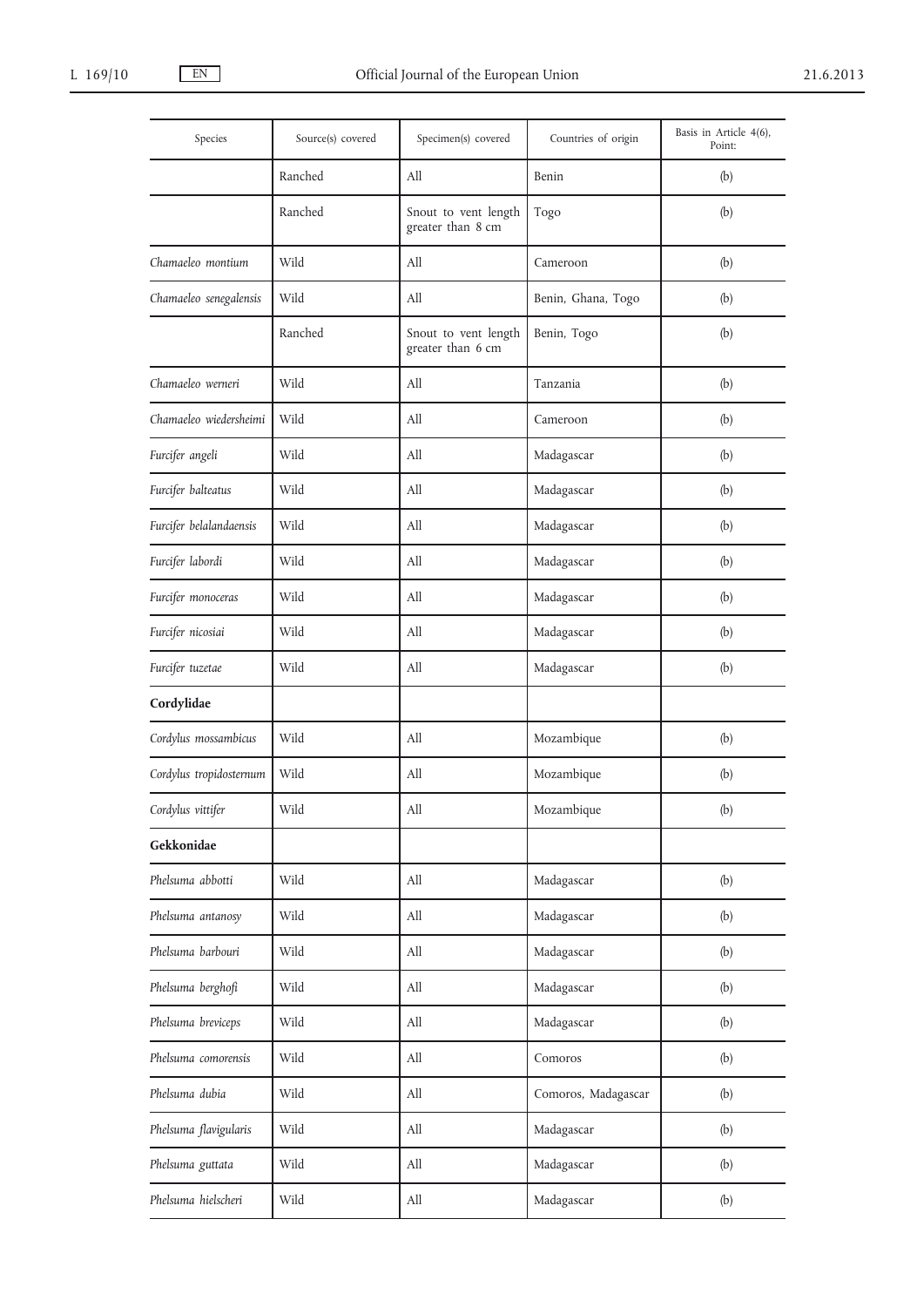| Species                | Source(s) covered | Specimen(s) covered                | Countries of origin | Basis in Article 4(6),<br>Point: |
|------------------------|-------------------|------------------------------------|---------------------|----------------------------------|
| Phelsuma klemmeri      | Wild              | All                                | Madagascar          | (b)                              |
| Phelsuma laticauda     | Wild              | All                                | Comoros             | (b)                              |
| Phelsuma malamakibo    | Wild              | All                                | Madagascar          | (b)                              |
| Phelsuma masohoala     | Wild              | All                                | Madagascar          | (b)                              |
| Phelsuma modesta       | Wild              | All                                | Madagascar          | (b)                              |
| Phelsuma mutabilis     | Wild              | All                                | Madagascar          | (b)                              |
| Phelsuma pronki        | Wild              | All                                | Madagascar          | (b)                              |
| Phelsuma pusilla       | Wild              | All                                | Madagascar          | (b)                              |
| Phelsuma seippi        | Wild              | All                                | Madagascar          | (b)                              |
| Phelsuma serraticauda  | Wild              | All                                | Madagascar          | (b)                              |
| Phelsuma standingi     | Wild              | All                                | Madagascar          | (b)                              |
| Phelsuma v-nigra       | Wild              | All                                | Comoros             | (b)                              |
| Uroplatus ebenaui      | Wild              | All                                | Madagascar          | (b)                              |
| Uroplatus fimbriatus   | Wild              | All                                | Madagascar          | (b)                              |
| Uroplatus guentheri    | Wild              | All                                | Madagascar          | (b)                              |
| Uroplatus henkeli      | Wild              | All                                | Madagascar          | (b)                              |
| Uroplatus lineatus     | Wild              | All                                | Madagascar          | (b)                              |
| Uroplatus malama       | Wild              | All                                | Madagascar          | (b)                              |
| Uroplatus phantasticus | Wild              | All                                | Madagascar          | (b)                              |
| Uroplatus pietschmanni | Wild              | All                                | Madagascar          | (b)                              |
| Uroplatus sikorae      | Wild              | All                                | Madagascar          | (b)                              |
| Scincidae              |                   |                                    |                     |                                  |
| Corucia zebrata        | Wild              | All                                | Solomon Islands     | (b)                              |
| Varanidae              |                   |                                    |                     |                                  |
| Varanus albigularis    | Wild              | All                                | Tanzania            | (b)                              |
| Varanus beccarii       | Wild              | All                                | Indonesia           | (b)                              |
| Varanus dumerilii      | Wild              | All                                | Indonesia           | (b)                              |
| Varanus exanthematicus | Wild              | All                                | Benin, Togo         | (b)                              |
|                        | Ranched           | Greater than 35 cm<br>total length | Benin, Togo         | (b)                              |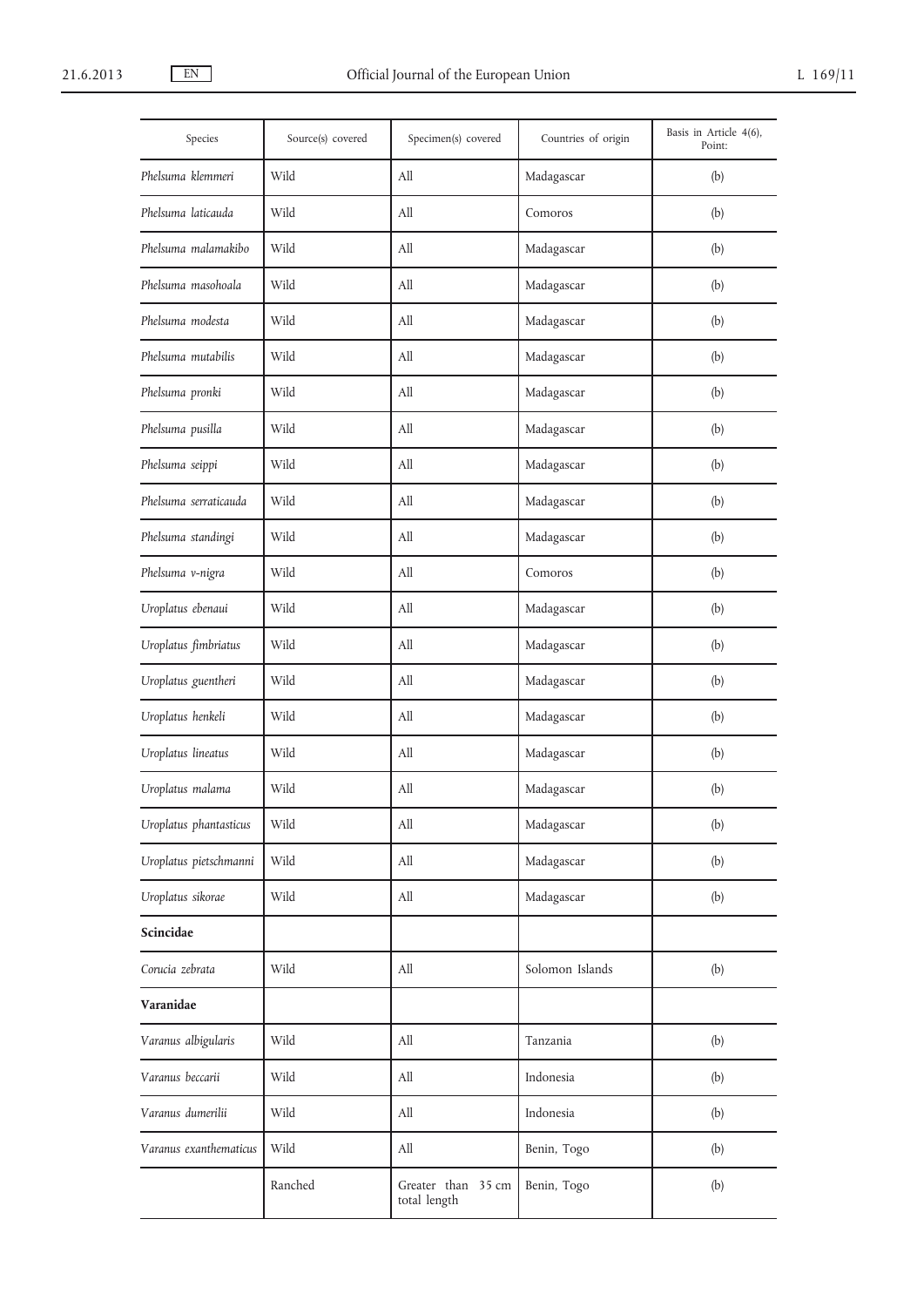| Species                                           | Source(s) covered | Specimen(s) covered                | Countries of origin              | Basis in Article 4(6),<br>Point: |
|---------------------------------------------------|-------------------|------------------------------------|----------------------------------|----------------------------------|
| Varanus jobiensis<br>(synonym V.<br>karlschmidti) | Wild              | All                                | Indonesia                        | (b)                              |
| Varanus niloticus                                 | Wild              | All                                | Benin, Togo                      | (b)                              |
|                                                   | Ranched           | Greater than 35 cm<br>total length | Benin                            | (b)                              |
|                                                   | Ranched           | All                                | Togo                             | (b)                              |
| Varanus ornatus                                   | Wild              | All                                | Togo                             | (b)                              |
|                                                   | Ranched           | All                                | Togo                             | (b)                              |
| Varanus salvadorii                                | Wild              | All                                | Indonesia                        | (b)                              |
| Varanus spinulosus                                | Wild              | All                                | Solomon Islands                  | (b)                              |
| <b>SERPENTES</b>                                  |                   |                                    |                                  |                                  |
| <b>Boidae</b>                                     |                   |                                    |                                  |                                  |
| Boa constrictor                                   | Wild              | All                                | Honduras                         | (b)                              |
| Calabaria reinhardtii                             | Wild              | All                                | Togo                             | (b)                              |
|                                                   | Ranched           | All                                | Benin, Togo                      | (b)                              |
| Elapidae                                          |                   |                                    |                                  |                                  |
| Naja atra                                         | Wild              | All                                | Laos                             | (b)                              |
| Naja kaouthia                                     | Wild              | All                                | Laos                             | (b)                              |
| Naja siamensis                                    | Wild              | All                                | Laos                             | (b)                              |
| Pythonidae                                        |                   |                                    |                                  |                                  |
| Liasis fuscus                                     | Wild              | All                                | Indonesia                        | (b)                              |
| Morelia boeleni                                   | Wild              | All                                | Indonesia                        | (b)                              |
| Python molurus                                    | Wild              | All                                | China                            | (b)                              |
| Python natalensis                                 | Ranched           | $\mathop{\mathrm{All}}\nolimits$   | Mozambique                       | (b)                              |
| Python regius                                     | Wild              | All                                | Benin, Guinea                    | (b)                              |
| Python reticulatus                                | Wild              | All                                | Malaysia (Peninsular)            | (b)                              |
| Python sebae                                      | Wild              | $\mathop{\mathrm{All}}\nolimits$   | Mauritania                       | (b)                              |
| <b>TESTUDINES</b>                                 |                   |                                    |                                  |                                  |
| Emydidae                                          |                   |                                    |                                  |                                  |
| Chrysemys picta                                   | All               | Live                               | $\mathop{\mathrm{All}}\nolimits$ | (d)                              |
| Trachemys scripta<br>elegans                      | All               | Live                               | All                              | (d)                              |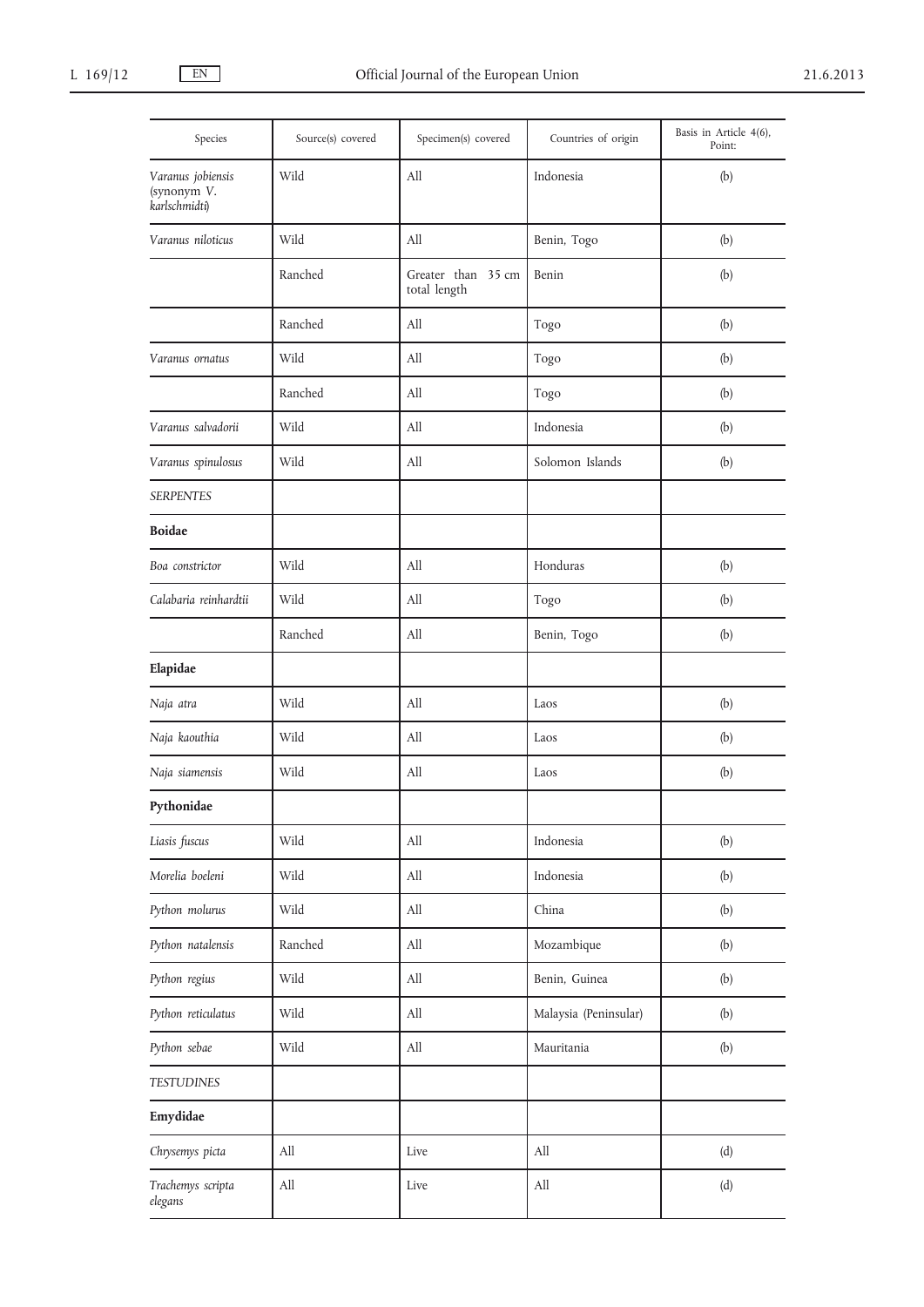| Species                          | Source(s) covered | Specimen(s) covered                                       | Countries of origin         | Basis in Article 4(6),<br>Point: |
|----------------------------------|-------------------|-----------------------------------------------------------|-----------------------------|----------------------------------|
| Geoemydidae                      |                   |                                                           |                             |                                  |
| Batagur borneoensis              | Wild              | All                                                       | All                         | (b)                              |
| Cuora amboinensis                | Wild              | All                                                       | Indonesia, Malaysia         | (b)                              |
| Cuora galbinifrons               | Wild              | All                                                       | China, Laos                 | (b)                              |
| Heosemys annandalii              | Wild              | All                                                       | Laos                        | (b)                              |
| Heosemys grandis                 | Wild              | All                                                       | Laos                        | (b)                              |
| Heosemys spinosa                 | Wild              | All                                                       | Indonesia                   | (b)                              |
| Leucocephalon yuwonoi            | Wild              | All                                                       | Indonesia                   | (b)                              |
| Malayemys subtrijuga             | Wild              | All                                                       | Indonesia                   | (b)                              |
| Notochelys platynota             | Wild              | All                                                       | Indonesia                   | (b)                              |
| Siebenrockiella<br>crassicollis  | Wild              | All                                                       | Indonesia                   | (b)                              |
| Podocnemididae                   |                   |                                                           |                             |                                  |
| Erymnochelys<br>madagascariensis | Wild              | All                                                       | Madagascar                  | (b)                              |
| Peltocephalus<br>dumerilianus    | Wild              | All                                                       | Guyana                      | (b)                              |
| Podocnemis lewyana               | Wild              | All                                                       | All                         | (b)                              |
| Podocnemis unifilis              | Wild              | All                                                       | Suriname                    | (b)                              |
| Testudinidae                     |                   |                                                           |                             |                                  |
| Geochelone sulcata               | Ranched           | $\rm All$                                                 | Benin, Togo                 | (b)                              |
| Gopherus agassizii               | Wild              | $\rm All$                                                 | All                         | (b)                              |
| Gopherus berlandieri             | Wild              | All                                                       | All                         | (b)                              |
| Indotestudo forstenii            | Wild              | All                                                       | All                         | (b)                              |
| Indotestudo travancorica         | Wild              | $\mathop{\mathrm{All}}\nolimits$                          | $\rm All$                   | (b)                              |
| Kinixys belliana                 | Wild              | $\mathop{\mathrm{All}}\nolimits$                          | Benin, Ghana,<br>Mozambique | (b)                              |
|                                  | Ranched           | Greater<br>than<br>5 cm<br>straight<br>carapace<br>length | Benin                       | (b)                              |
| Kinixys erosa                    | Wild              | All                                                       | Togo                        | (b)                              |
| Kinixys homeana                  | Wild              | $\mathop{\mathrm{All}}\nolimits$                          | Benin, Ghana, Togo          | (b)                              |
|                                  | Ranched           | $\mathop{\mathrm{All}}\nolimits$                          | Benin                       | (b)                              |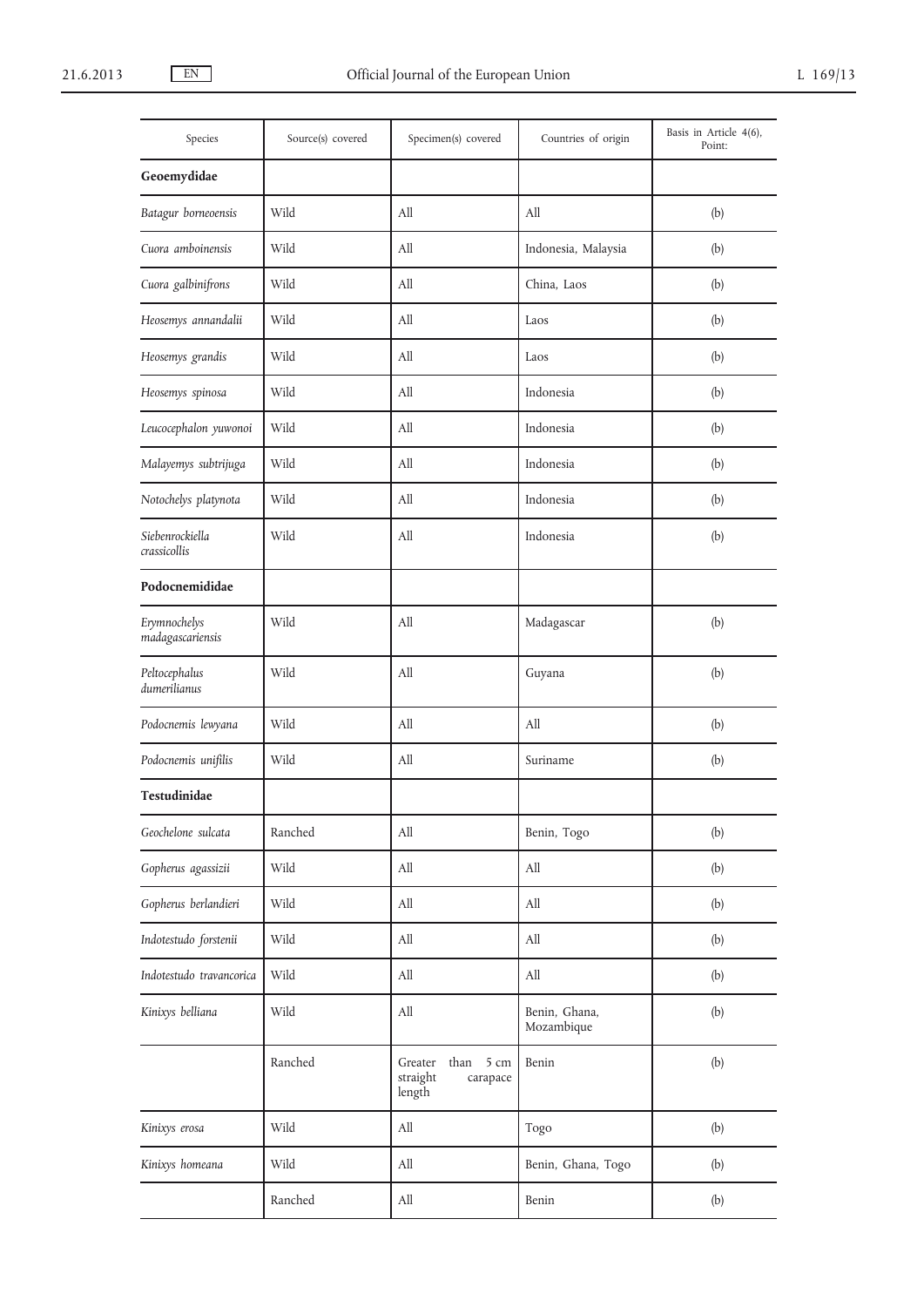| Species                                                          | Source(s) covered | Specimen(s) covered                                    | Countries of origin                                        | Basis in Article 4(6),<br>Point: |
|------------------------------------------------------------------|-------------------|--------------------------------------------------------|------------------------------------------------------------|----------------------------------|
|                                                                  | Ranched           | than 8 cm<br>Greater<br>straight<br>carapace<br>length | Togo                                                       | (b)                              |
| Kinixys spekii                                                   | Wild              | All                                                    | Mozambique                                                 | (b)                              |
| Manouria emys                                                    | Wild              | All                                                    | Indonesia                                                  | (b)                              |
| Manouria impressa                                                | Wild              | All                                                    | Vietnam                                                    | (b)                              |
| Stigmochelys pardalis                                            | Wild              | All                                                    | Democratic Republic<br>of the Congo,<br>Mozambique, Uganda | (b)                              |
|                                                                  | Ranched           | All                                                    | Mozambique, Zambia                                         | (b)                              |
|                                                                  | Source 'F' (1)    | All                                                    | Zambia                                                     | (b)                              |
| Testudo horsfieldii                                              | Wild              | All                                                    | Kazakhstan                                                 | (b)                              |
| Trionychidae                                                     |                   |                                                        |                                                            |                                  |
| Amyda cartilaginea                                               | Wild              | All                                                    | Indonesia                                                  | (b)                              |
| Chitra chitra                                                    | Wild              | All                                                    | Malaysia                                                   | (b)                              |
| Pelochelys cantorii                                              | Wild              | All                                                    | Indonesia                                                  | (b)                              |
| <b>AMPHIBIA</b>                                                  |                   |                                                        |                                                            |                                  |
| <b>ANURA</b>                                                     |                   |                                                        |                                                            |                                  |
| Dendrobatidae                                                    |                   |                                                        |                                                            |                                  |
| Cryptophyllobates<br>azureiventris                               | Wild              | All                                                    | Peru                                                       | (b)                              |
| Dendrobates variabilis                                           | Wild              | All                                                    | Peru                                                       | (b)                              |
| Dendrobates<br>ventrimaculatus                                   | Wild              | All                                                    | Peru                                                       | (b)                              |
| Mantellidae                                                      |                   |                                                        |                                                            |                                  |
| Mantella aurantiaca                                              | Wild              | All                                                    | Madagascar                                                 | (b)                              |
| Mantella bernhardi                                               | Wild              | All                                                    | Madagascar                                                 | (b)                              |
| Mantella cowani                                                  | Wild              | All                                                    | Madagascar                                                 | (b)                              |
| Mantella crocea                                                  | Wild              | All                                                    | Madagascar                                                 | (b)                              |
| Mantella expectata                                               | Wild              | All                                                    | Madagascar                                                 | (b)                              |
| Mantella<br>milotympanum (syn.<br>M. aurantiaca<br>milotympanum) | Wild              | All                                                    | Madagascar                                                 | (b)                              |
| Mantella pulchra                                                 | Wild              | All                                                    | Madagascar                                                 | (b)                              |
| Mantella viridis                                                 | Wild              | All                                                    | Madagascar                                                 | (b)                              |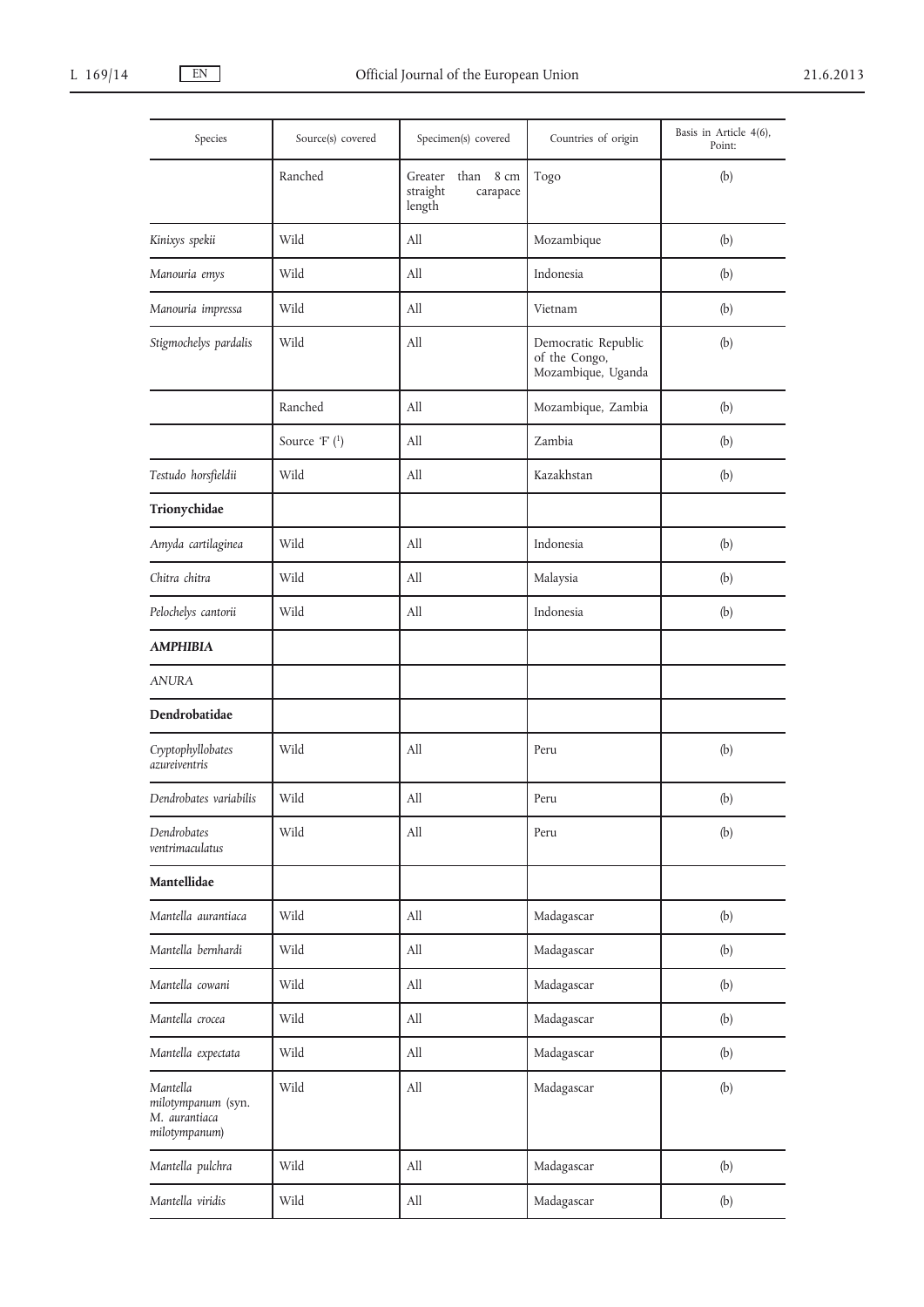| Species                      | Source(s) covered | Specimen(s) covered              | Countries of origin          | Basis in Article 4(6),<br>Point: |
|------------------------------|-------------------|----------------------------------|------------------------------|----------------------------------|
| Microhylidae                 |                   |                                  |                              |                                  |
| Scaphiophryne gottlebei      | Wild              | All                              | Madagascar                   | (b)                              |
| Ranidae                      |                   |                                  |                              |                                  |
| Conraua goliath              | Wild              | All                              | Cameroon                     | (b)                              |
| Rana catesbeiana             | All               | Live                             | All                          | (d)                              |
| <b>ACTINOPTERYGII</b>        |                   |                                  |                              |                                  |
| PERCIFORMES                  |                   |                                  |                              |                                  |
| Labridae                     |                   |                                  |                              |                                  |
| Cheilinus undulatus          | Wild              | All                              | Indonesia                    | (b)                              |
| SYNGNATHIFORMES              |                   |                                  |                              |                                  |
| Syngnathidae                 |                   |                                  |                              |                                  |
| Hippocampus barbouri         | Wild              | All                              | Indonesia                    | (b)                              |
| Hippocampus comes            | Wild              | All                              | Indonesia                    | (b)                              |
| Hippocampus erectus          | Wild              | All                              | Brazil                       | (b)                              |
| Hippocampus histrix          | Wild              | $\mathop{\mathrm{All}}\nolimits$ | Indonesia                    | (b)                              |
| Hippocampus kelloggi         | Wild              | All                              | Indonesia                    | (b)                              |
| Hippocampus kuda             | Wild              | All                              | China, Indonesia,<br>Vietnam | (b)                              |
| Hippocampus<br>spinosissimus | Wild              | All                              | Indonesia                    | (b)                              |
| <b>ARTHROPODA</b>            |                   |                                  |                              |                                  |
| <b>ARACHNIDA</b>             |                   |                                  |                              |                                  |
| <b>SCORPIONES</b>            |                   |                                  |                              |                                  |
| Scorpionidae                 |                   |                                  |                              |                                  |
| Pandinus imperator           | Wild              | All                              | Ghana                        | (b)                              |
|                              | Ranched           | All                              | Benin                        | (b)                              |
| <b>INSECTA</b>               |                   |                                  |                              |                                  |
| <b>LEPIDOPTERA</b>           |                   |                                  |                              |                                  |
| Papilionidae                 |                   |                                  |                              |                                  |
| Ornithoptera croesus         | Wild              | All                              | Indonesia                    | (b)                              |
| Ornithoptera urvillianus     | Wild              | $\mathop{\mathrm{All}}\nolimits$ | Solomon Islands              | (b)                              |
|                              | Ranched           | All                              | Solomon Islands              | (b)                              |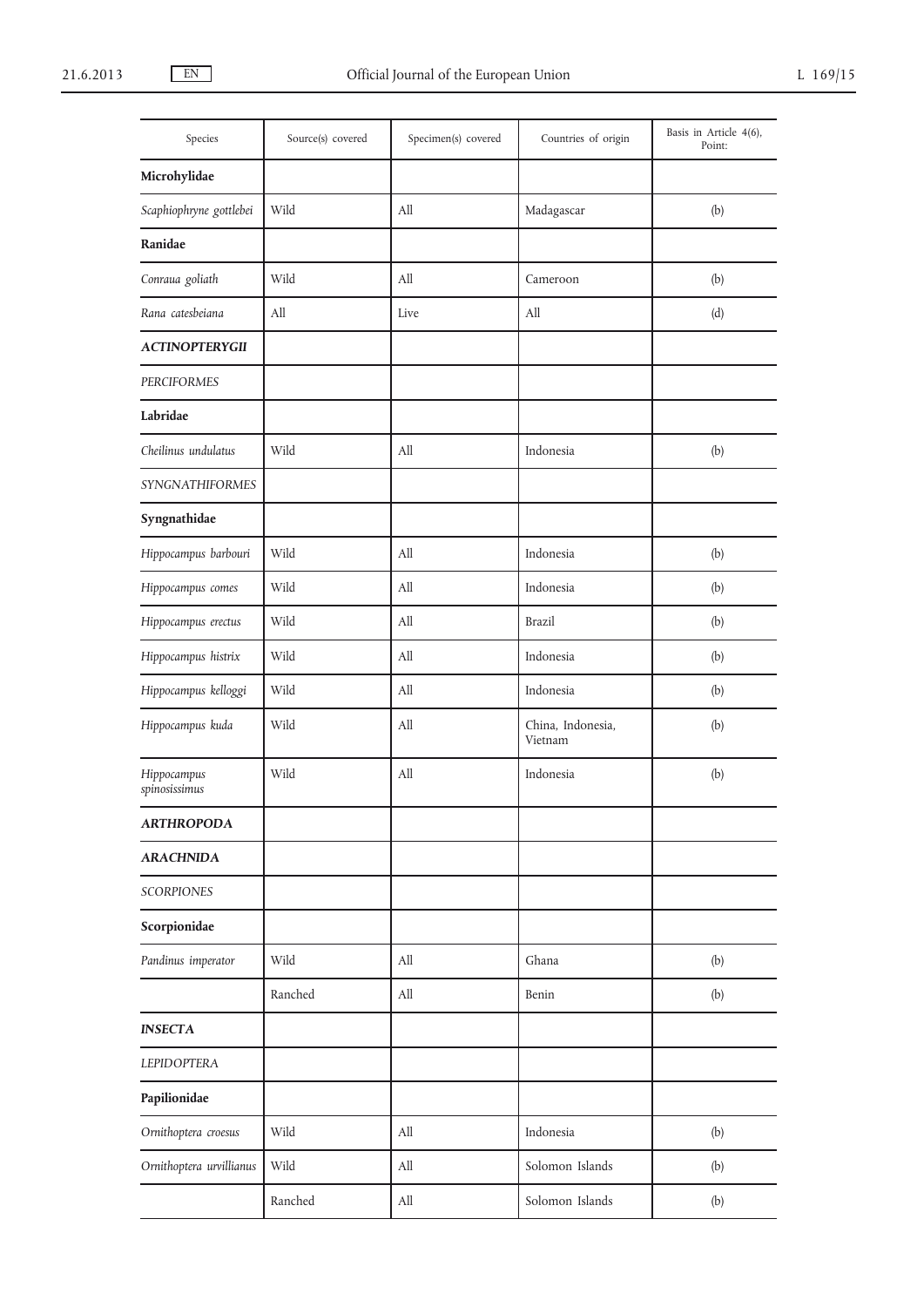| Species                | Source(s) covered | Specimen(s) covered              | Countries of origin                                                                                                                 | Basis in Article 4(6),<br>Point: |
|------------------------|-------------------|----------------------------------|-------------------------------------------------------------------------------------------------------------------------------------|----------------------------------|
| Ornithoptera victoriae | Wild              | All                              | Solomon Islands                                                                                                                     | (b)                              |
|                        | Ranched           | All                              | Solomon Islands                                                                                                                     | (b)                              |
| <b>MOLLUSCA</b>        |                   |                                  |                                                                                                                                     |                                  |
| <b>BIVALVIA</b>        |                   |                                  |                                                                                                                                     |                                  |
| <b>VENEROIDA</b>       |                   |                                  |                                                                                                                                     |                                  |
| Tridacnidae            |                   |                                  |                                                                                                                                     |                                  |
| Hippopus hippopus      | Wild              | All                              | New Caledonia, Tonga,<br>Vanuatu, Vietnam                                                                                           | (b)                              |
| Tridacna crocea        | Wild              | All                              | Cambodia, Fiji,<br>Solomon Islands,<br>Tonga, Vanuatu,<br>Vietnam                                                                   | (b)                              |
| Tridacna derasa        | Wild              | All                              | Fiji, New Caledonia,<br>Philippines, Palau,<br>Solomon Islands,<br>Tonga, Vanuatu,<br>Vietnam                                       | (b)                              |
| Tridacna gigas         | Wild              | All                              | Marshall Islands,<br>Solomon Islands,<br>Tonga, Vietnam                                                                             | (b)                              |
| Tridacna maxima        | Wild              | All                              | Cambodia, Fiji,<br>Marshall Islands,<br>Micronesia,<br>Mozambique, New<br>Caledonia, Solomon<br>Islands, Tonga,<br>Vanuatu, Vietnam | (b)                              |
| Tridacna rosewateri    | Wild              | All                              | Mozambique                                                                                                                          | (b)                              |
| Tridacna squamosa      | Wild              | $\mathop{\mathrm{All}}\nolimits$ | Cambodia, Fiji,<br>Mozambique, New<br>Caledonia, Solomon<br>Islands, Tonga,<br>Vanuatu, Vietnam                                     | (b)                              |
| Tridacna tevoroa       | Wild              | All                              | Tonga                                                                                                                               | (b)                              |
| <b>GASTROPODA</b>      |                   |                                  |                                                                                                                                     |                                  |
| MESOGASTROPODA         |                   |                                  |                                                                                                                                     |                                  |
| Strombidae             |                   |                                  |                                                                                                                                     |                                  |
| Strombus gigas         | Wild              | All                              | Grenada, Haiti                                                                                                                      | (b)                              |
| <b>CNIDARIA</b>        |                   |                                  |                                                                                                                                     |                                  |
| <b>ANTHOZOA</b>        |                   |                                  |                                                                                                                                     |                                  |
| HELIOPORACEA           |                   |                                  |                                                                                                                                     |                                  |
| Helioporidae           |                   |                                  |                                                                                                                                     |                                  |
| Heliopora coerulea     | Wild              | All                              | Solomon Islands                                                                                                                     | (b)                              |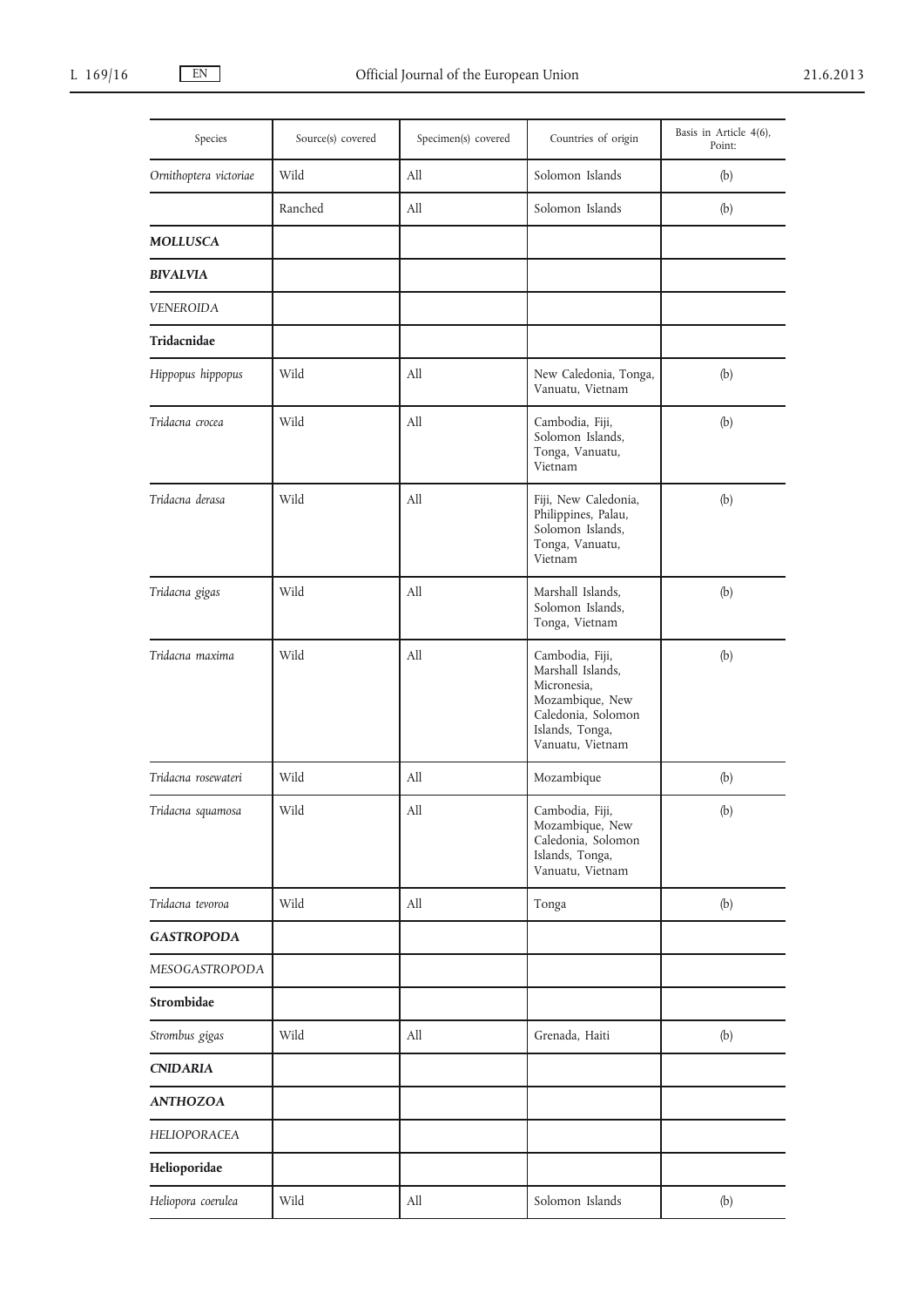| Species                | Source(s) covered | Specimen(s) covered                                                                     | Countries of origin | Basis in Article 4(6),<br>Point: |
|------------------------|-------------------|-----------------------------------------------------------------------------------------|---------------------|----------------------------------|
| SCLERACTINIA           |                   |                                                                                         |                     |                                  |
| Scleractinia spp.      | Wild              | All                                                                                     | Ghana               | (b)                              |
| Agariciidae            |                   |                                                                                         |                     |                                  |
| Agaricia agaricites    | Wild              | All                                                                                     | Haiti               | (b)                              |
| Caryophylliidae        |                   |                                                                                         |                     |                                  |
| Catalaphyllia jardinei | Wild              | All<br>except<br>mari-<br>specimens<br>cultured<br>attached to artificial<br>substrates | Indonesia           | (b)                              |
| Catalaphyllia jardinei | Wild              | All                                                                                     | Solomon Islands     | (b)                              |
| Euphyllia cristata     | Wild              | All<br>mari-<br>except<br>specimens<br>cultured<br>attached to artificial<br>substrates | Indonesia           | (b)                              |
| Euphyllia divisa       | Wild              | All<br>mari-<br>except<br>cultured<br>specimens<br>attached to artificial<br>substrates | Indonesia           | (b)                              |
| Euphyllia fimbriata    | Wild              | All<br>mari-<br>except<br>cultured<br>specimens<br>attached to artificial<br>substrates | Indonesia           | (b)                              |
| Euphyllia paraancora   | Wild              | All<br>except<br>mari-<br>cultured<br>specimens<br>attached to artificial<br>substrates | Indonesia           | (b)                              |
| Euphyllia paradivisa   | Wild              | All<br>except<br>mari-<br>cultured specimens<br>attached to artificial<br>substrates    | Indonesia           | (b)                              |
| Euphyllia picteti      | Wild              | All<br>except<br>mari-<br>cultured<br>specimens<br>attached to artificial<br>substrates | Indonesia           | (b)                              |
| Euphyllia yaeyamaensis | Wild              | All<br>except<br>mari-<br>specimens<br>cultured<br>attached to artificial<br>substrates | Indonesia           | (b)                              |
| Plerogyra spp.         | Wild              | All<br>mari-<br>except<br>cultured<br>specimens<br>attached to artificial<br>substrates | Indonesia           | (b)                              |
| Dendrophylliidae       |                   |                                                                                         |                     |                                  |
| Eguchipsammia fistula  | Wild              | All                                                                                     | Indonesia           | (b)                              |
| Faviidae               |                   |                                                                                         |                     |                                  |
| Favites halicora       | Wild              | All                                                                                     | Tonga               | (b)                              |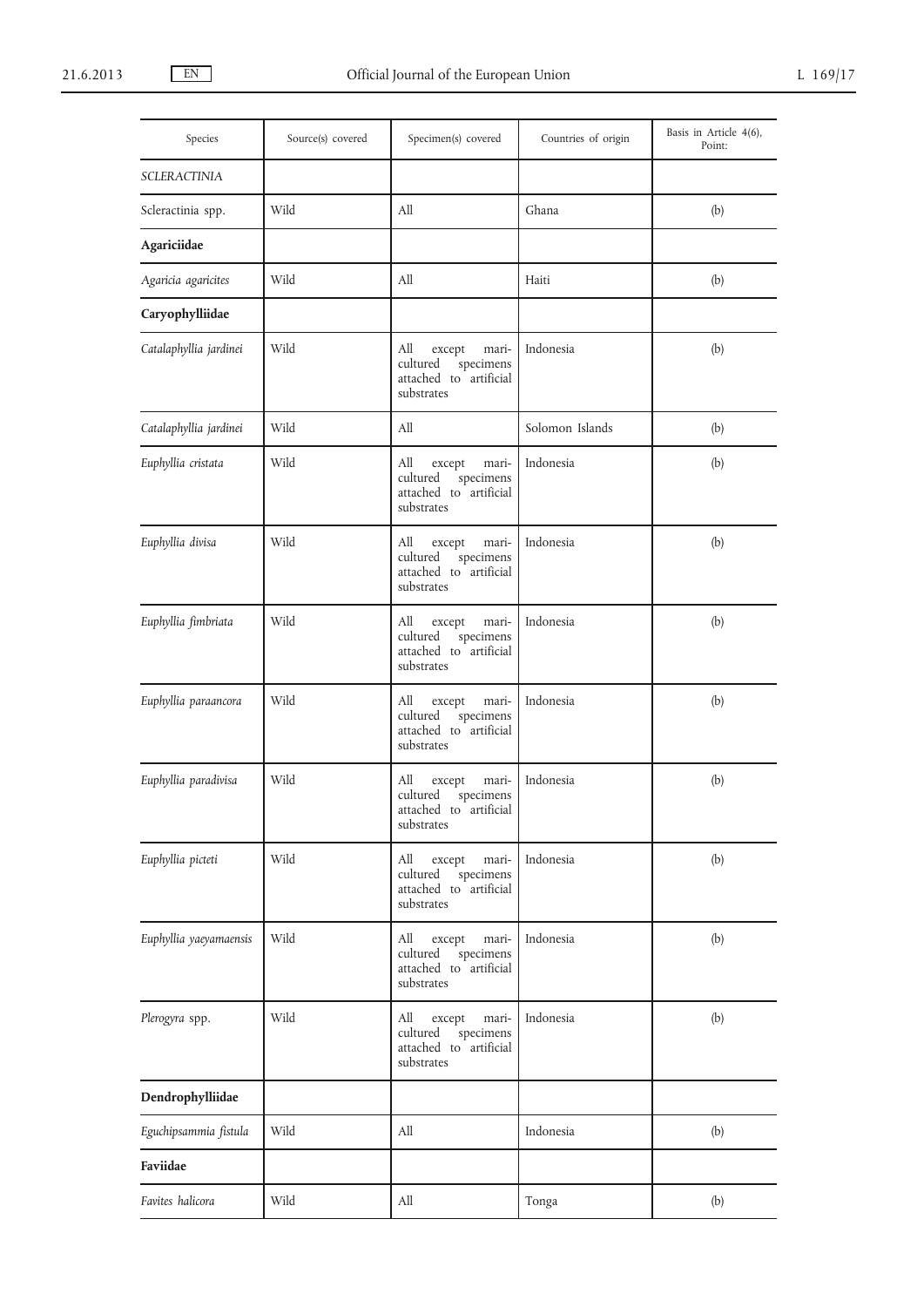| Species                   | Source(s) covered | Specimen(s) covered                                                                     | Countries of origin                                | Basis in Article 4(6),<br>Point: |
|---------------------------|-------------------|-----------------------------------------------------------------------------------------|----------------------------------------------------|----------------------------------|
| Platygyra sinensis        | Wild              | All                                                                                     | Tonga                                              | (b)                              |
| Fungiidae                 |                   |                                                                                         |                                                    |                                  |
| Heliofungia actiniformis  | Wild              | All                                                                                     | Indonesia                                          | (b)                              |
| Merulinidae               |                   |                                                                                         |                                                    |                                  |
| Hydnophora microconos     | Wild              | All<br>mari-<br>except<br>cultured<br>specimens<br>attached to artificial<br>substrates | Indonesia                                          | (b)                              |
| Mussidae                  |                   |                                                                                         |                                                    |                                  |
| Acanthastrea hemprichii   | Wild              | All                                                                                     | Tonga                                              | (b)                              |
| Blastomussa spp.          | Wild              | All<br>mari-<br>except<br>specimens<br>cultured<br>attached to artificial<br>substrates | Indonesia                                          | (b)                              |
| Cynarina lacrymalis       | Wild              | All<br>except<br>mari-<br>cultured<br>specimens<br>attached to artificial<br>substrates | Indonesia                                          | (b)                              |
| Scolymia vitiensis        | Wild              | All                                                                                     | Tonga                                              | (b)                              |
| Scolymia vitiensis        | Wild              | All<br>mari-<br>except<br>cultured<br>specimens<br>attached to artificial<br>substrates | Indonesia                                          | (b)                              |
| Pocilloporidae            |                   |                                                                                         |                                                    |                                  |
| Seriatopora stellata      | Wild              | All                                                                                     | Indonesia                                          | (b)                              |
| Trachyphylliidae          |                   |                                                                                         |                                                    |                                  |
| Trachyphyllia geoffroyi   | Wild              | All                                                                                     | Fiji                                               | (b)                              |
| Trachyphyllia geoffroyi   | Wild              | All<br>except<br>mari-<br>cultured<br>specimens<br>attached to artificial<br>substrates | Indonesia                                          | (b)                              |
| <b>FLORA</b>              |                   |                                                                                         |                                                    |                                  |
| Amaryllidaceae            |                   |                                                                                         |                                                    |                                  |
| Galanthus nivalis         | Wild              | All                                                                                     | Bosnia and<br>Herzegovina,<br>Switzerland, Ukraine | (b)                              |
| Apocynaceae               |                   |                                                                                         |                                                    |                                  |
| Pachypodium<br>inopinatum | Wild              | All                                                                                     | Madagascar                                         | (b)                              |
| Pachypodium rosulatum     | Wild              | All                                                                                     | Madagascar                                         | (b)                              |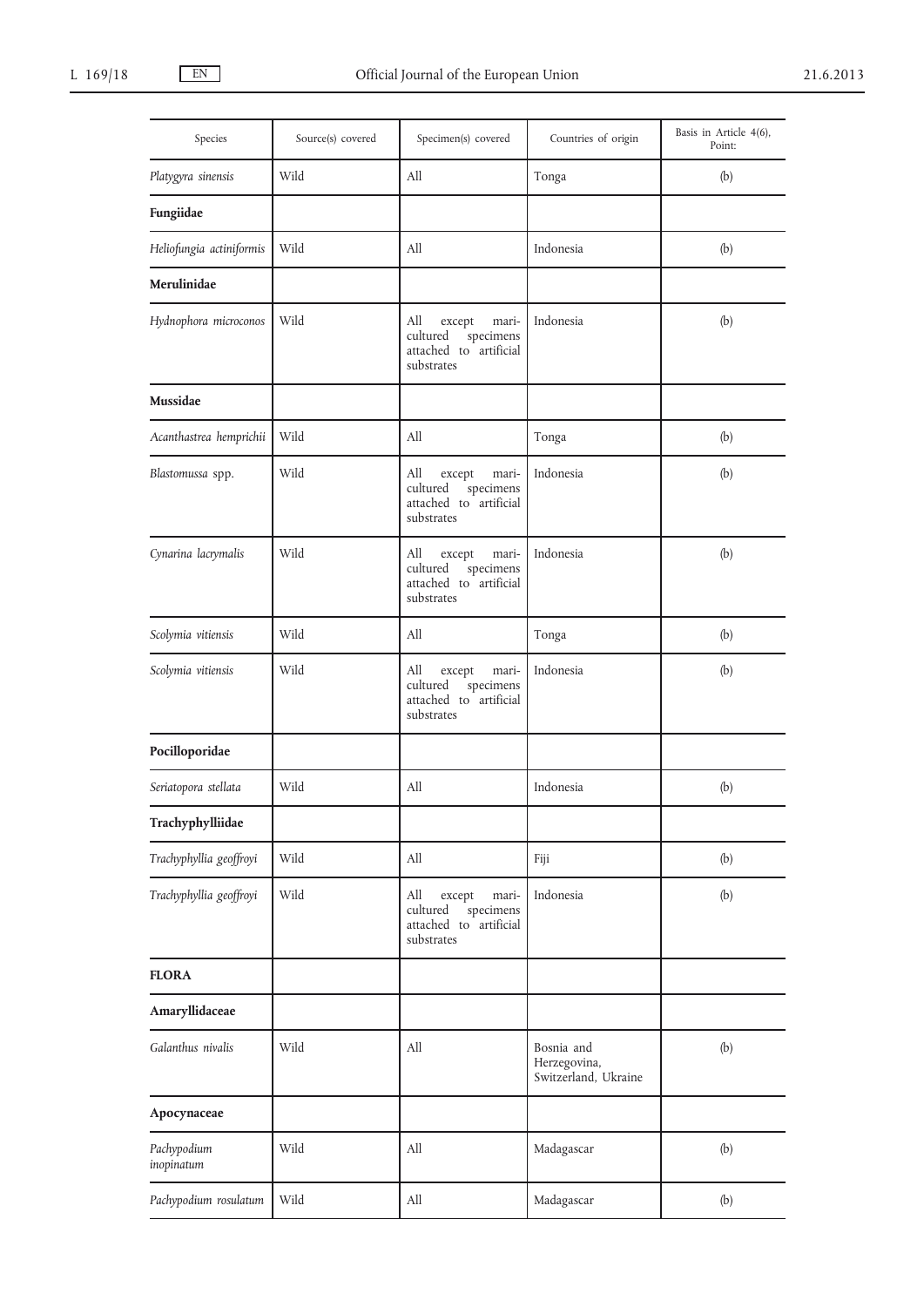| Species                         | Source(s) covered | Specimen(s) covered              | Countries of origin                       | Basis in Article 4(6),<br>Point: |
|---------------------------------|-------------------|----------------------------------|-------------------------------------------|----------------------------------|
| Pachypodium sofiense            | Wild              | All                              | Madagascar                                | (b)                              |
| Cycadaceae                      |                   |                                  |                                           |                                  |
| Cycadaceae spp.                 | Wild              | All                              | Mozambique                                | (b)                              |
| Euphorbiaceae                   |                   |                                  |                                           |                                  |
| Euphorbia ankarensis            | Wild              | All                              | Madagascar                                | (b)                              |
| Euphorbia banae                 | Wild              | All                              | Madagascar                                | (b)                              |
| Euphorbia berorohae             | Wild              | All                              | Madagascar                                | (b)                              |
| Euphorbia<br>bongolavensis      | Wild              | All                              | Madagascar                                | (b)                              |
| Euphorbia bulbispina            | Wild              | All                              | Madagascar                                | (b)                              |
| Euphorbia duranii               | Wild              | All                              | Madagascar                                | (b)                              |
| Euphorbia fianarantsoae         | Wild              | All                              | Madagascar                                | (b)                              |
| Euphorbia<br>guillauminiana     | Wild              | All                              | Madagascar                                | (b)                              |
| Euphorbia iharanae              | Wild              | All                              | Madagascar                                | (b)                              |
| Euphorbia kondoi                | Wild              | All                              | Madagascar                                | (b)                              |
| Euphorbia labatii               | Wild              | All                              | Madagascar                                | (b)                              |
| Euphorbia lophogona             | Wild              | All                              | Madagascar                                | (b)                              |
| Euphorbia millotii              | Wild              | All                              | Madagascar                                | (b)                              |
| Euphorbia neohumbertii          | Wild              | $\mathop{\mathrm{All}}\nolimits$ | Madagascar                                | (b)                              |
| Euphorbia<br>pachypodioides     | Wild              | All                              | Madagascar                                | (b)                              |
| Euphorbia<br>razafindratsirae   | Wild              | $\rm All$                        | Madagascar                                | (b)                              |
| Euphorbia<br>suzannae-marnierae | Wild              | All                              | Madagascar                                | (b)                              |
| Euphorbia waringiae             | Wild              | All                              | Madagascar                                | (b)                              |
| Orchidaceae                     |                   |                                  |                                           |                                  |
| Anacamptis pyramidalis          | Wild              | All                              | Turkey                                    | (b)                              |
| Barlia robertiana               | Wild              | All                              | Turkey                                    | (b)                              |
| Cypripedium japonicum           | Wild              | $\rm All$                        | China, North Korea,<br>Japan, South Korea | (b)                              |
| Cypripedium<br>macranthos       | Wild              | All                              | South Korea, Russia                       | (b)                              |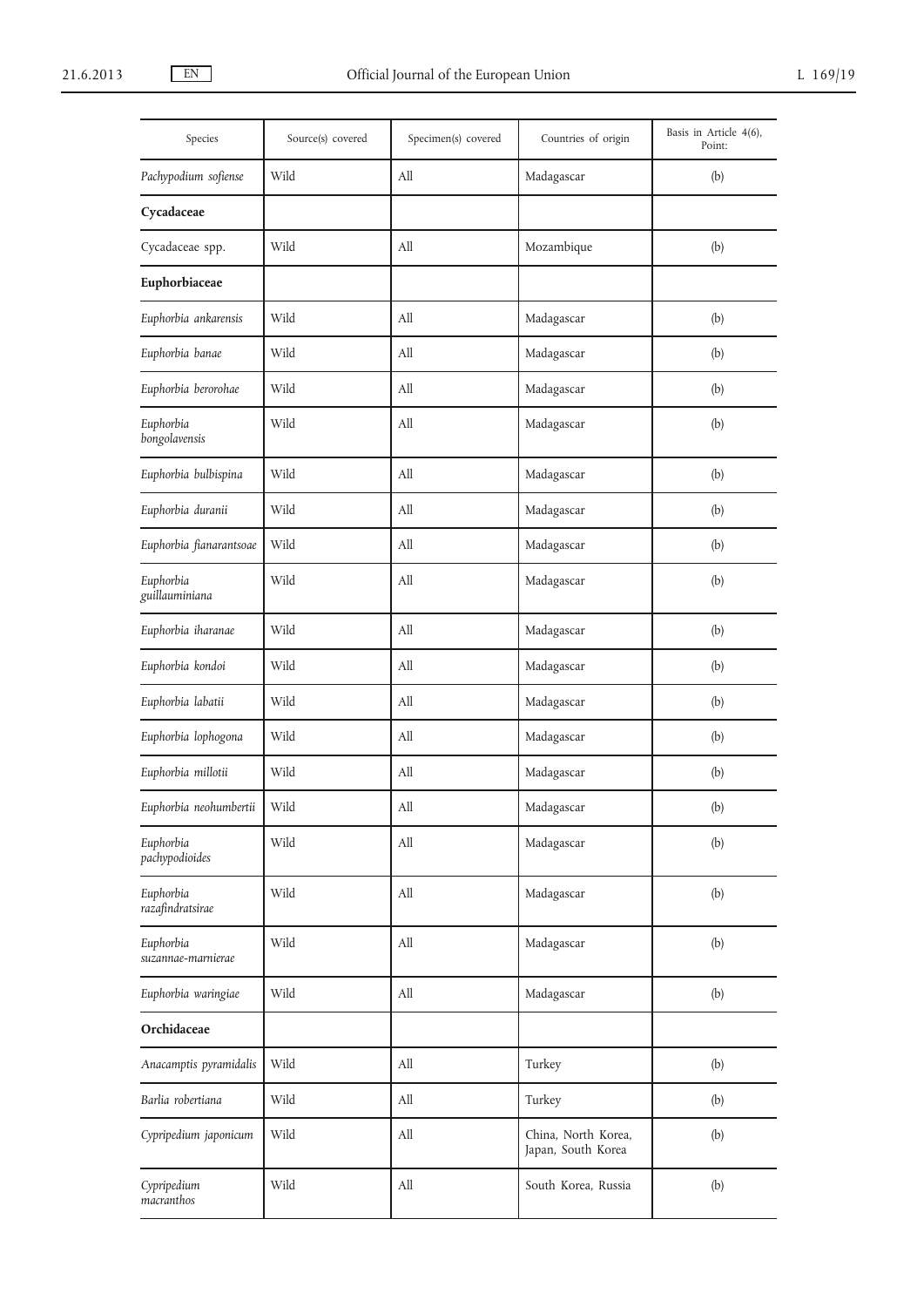| Species                      | Source(s) covered | Specimen(s) covered | Countries of origin                                                                        | Basis in Article 4(6),<br>Point: |
|------------------------------|-------------------|---------------------|--------------------------------------------------------------------------------------------|----------------------------------|
| Cypripedium<br>margaritaceum | Wild              | All                 | China                                                                                      | (b)                              |
| Cypripedium<br>micranthum    | Wild              | All                 | China                                                                                      | (b)                              |
| Dactylorhiza romana          | Wild              | All                 | Turkey                                                                                     | (b)                              |
| Dendrobium bellatulum        | Wild              | All                 | Vietnam                                                                                    | (b)                              |
| Dendrobium nobile            | Wild              | All                 | Laos                                                                                       | (b)                              |
| Dendrobium wardianum         | Wild              | All                 | Vietnam                                                                                    | (b)                              |
| Myrmecophila tibicinis       | Wild              | All                 | Belize                                                                                     | (b)                              |
| Ophrys holoserica            | Wild              | All                 | Turkey                                                                                     | (b)                              |
| Ophrys pallida               | Wild              | All                 | Algeria                                                                                    | (b)                              |
| Ophrys tenthredinifera       | Wild              | All                 | Turkey                                                                                     | (b)                              |
| Ophrys umbilicata            | Wild              | All                 | Turkey                                                                                     | (b)                              |
| Orchis coriophora            | Wild              | All                 | Russia,                                                                                    | (b)                              |
| Orchis italica               | Wild              | All                 | Turkey                                                                                     | (b)                              |
| Orchis mascula               | Wild/Ranched      | All                 | Albania                                                                                    | (b)                              |
| Orchis morio                 | Wild              | All                 | Turkey                                                                                     | (b)                              |
| Orchis pallens               | Wild              | All                 | Russia                                                                                     | (b)                              |
| Orchis punctulata            | Wild              | All                 | Turkey                                                                                     | (b)                              |
| Orchis purpurea              | Wild              | All                 | Turkey                                                                                     | (b)                              |
| Orchis simia                 | Wild              | All                 | Bosnia and<br>Herzegovina, Croatia,<br>Former Yugoslav<br>Republic of<br>Macedonia, Turkey | (b)                              |
| Orchis tridentata            | Wild              | All                 | Turkey                                                                                     | (b)                              |
| Orchis ustulata              | Wild              | All                 | Russia                                                                                     | (b)                              |
| Phalaenopsis parishii        | Wild              | All                 | Vietnam                                                                                    | (b)                              |
| Serapias cordigera           | Wild              | All                 | Turkey                                                                                     | (b)                              |
| Serapias parviflora          | Wild              | All                 | Turkey                                                                                     | (b)                              |
| Serapias vomeracea           | Wild              | All                 | Turkey                                                                                     | (b)                              |
| Primulaceae                  |                   |                     |                                                                                            |                                  |
| Cyclamen intaminatum         | Wild              | All                 | Turkey                                                                                     | (b)                              |
| Cyclamen mirabile            | Wild              | All                 | Turkey                                                                                     | (b)                              |